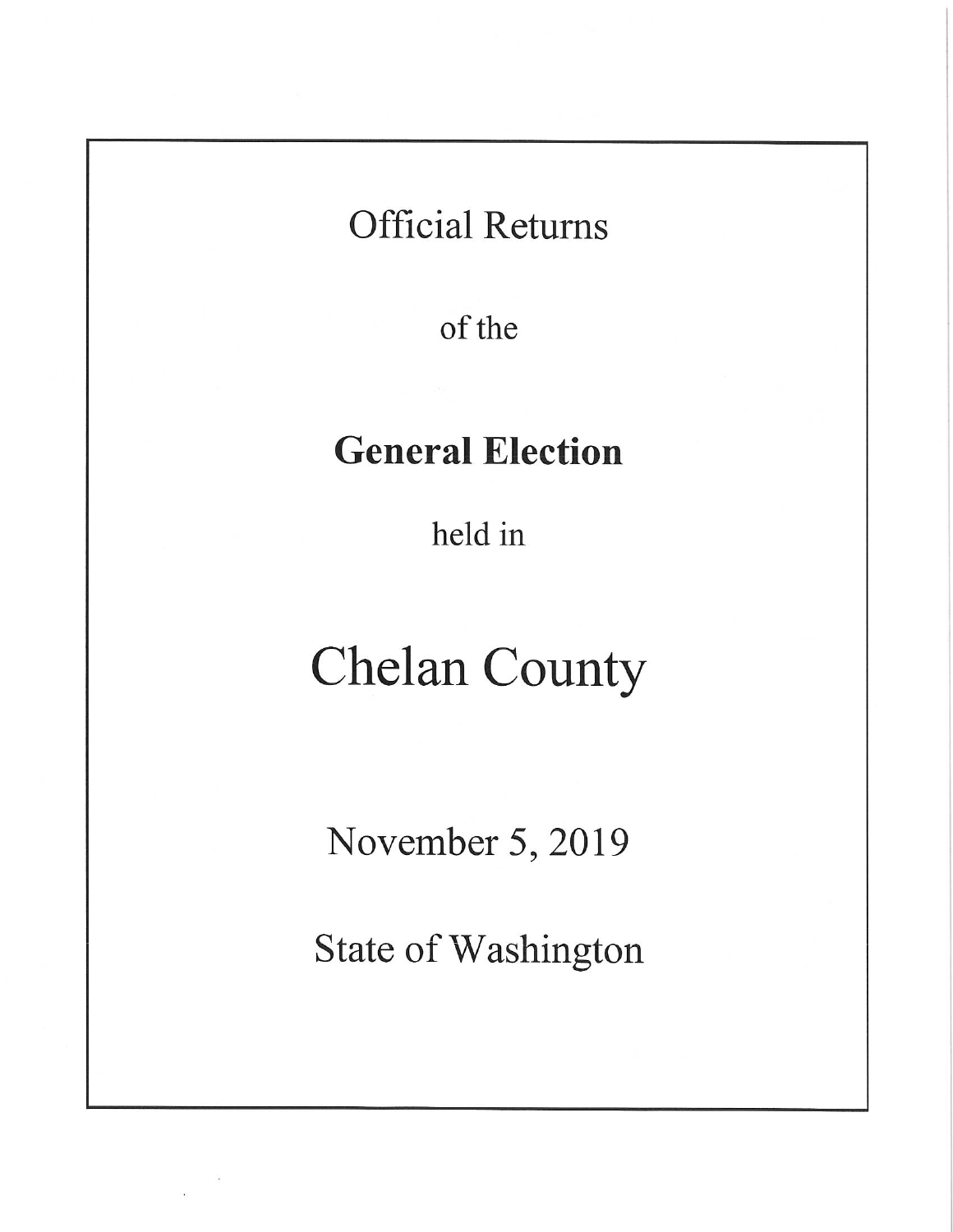# Oath of County Auditor or Supervisor of Elections

STATE OF WASHINGTON

) SS.

# **COUNTY OF CHELAN**

I solemnly swear that the returns of the General Election held on November 5, 2019 in Chelan County, State of Washington, have been in no way altered and that they are the same as when they were deposited in my office.

**County Auditor** Subscribed and sworn to me this 26th day of November, 2019 Chairman County Legislative Authority

# **Certification of the Canvassing Board**

STATE OF WASHINGTON

 $)$  SS.  $\mathcal{E}$ 

 $\mathcal{E}$ 

**COUNTY OF CHELAN** 

The undersigned officers designated by law as constituting the Canvassing Board for the County of Chelan, State of Washington, hereby certify that this is a full, true and correct copy of the Abstract of Votes including the cumulative results, precinct results, and a reconciliation report of votes cast at the General Election held on November 5, 2019, in Chelan County, State of Washington, and that the following are the true and reconciled numbers of voters and votes counted.

| Witness our hands and official geal this 26 <sup>th</sup> day of November, 2019 |
|---------------------------------------------------------------------------------|
|                                                                                 |
| Sounty Auditor                                                                  |
|                                                                                 |
| County Legislative Authority                                                    |
| $: S \times \mathbb{Z}$                                                         |
|                                                                                 |
| County Deputy Prosecuting Attorney                                              |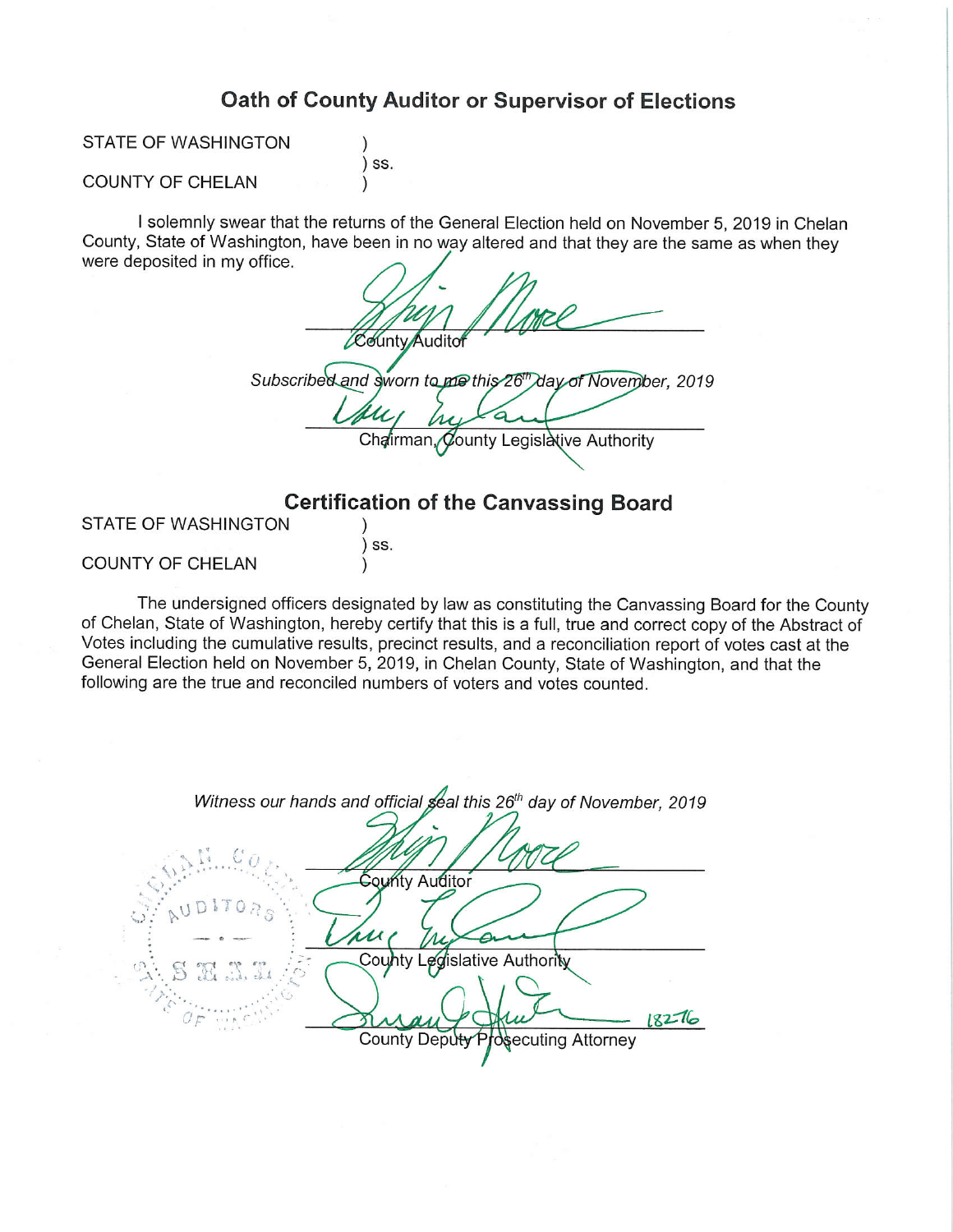# Chelan County Auditor

Chelan 11/5/2019

Reconciliation Form

# General information<br>County name

#### County name 46,065 Active registered voters Election date 3,240 Inactive registered voters Registered voters eligible to participate

# Category Reconciliation (detailed accounting of ballots)

|                                                | <b>Issued</b>                           |                                                                |                                                  |                                                     | <b>Ballots not counted</b> |                                                 |
|------------------------------------------------|-----------------------------------------|----------------------------------------------------------------|--------------------------------------------------|-----------------------------------------------------|----------------------------|-------------------------------------------------|
|                                                | (number of<br>voters issued<br>ballots) | Credited voters in VoteWA<br>(envelopes containing<br>ballots) | <b>Ballots Accepted</b><br>(Counted / Tabulated) | <b>Ballots</b><br>forwarded to<br>other<br>counties | <b>Ballots Rejected</b>    | Discrepancy<br>(If zero, category)<br>balances) |
| <b>UOCAVA</b>                                  | 379                                     | 47                                                             | 47                                               | N/A                                                 | $\overline{0}$             | $\mathbf{0}$                                    |
| Federal write-in                               | N/A                                     | $\Omega$                                                       | $\mathbf{0}$                                     | N/A                                                 | $\Omega$                   | $\Omega$                                        |
| Provisional                                    | $\Omega$                                | $\Omega$                                                       | $\mathbf{0}$                                     | $\mathbf{0}$                                        | $\mathbf{0}$               | $\Omega$                                        |
| <b>DREs</b>                                    | $\Omega$                                | $\Omega$                                                       | $\mathbf{0}$                                     | N/A                                                 | $\mathbf{0}$               | $\Omega$                                        |
| All voters not reported in<br>above categories | 46.273                                  | 22,981                                                         | 22.795                                           | 3                                                   | 183                        | $\mathbf{0}$                                    |
| <b>Total for all voter categories</b>          | 46,652                                  | 23,028                                                         | 22,842                                           |                                                     | 183                        | $\mathbf{0}$                                    |

- Summary
- Reconciliation

| <b>Total valid ballots</b>                            | 22,842      | Non-UOCA             |
|-------------------------------------------------------|-------------|----------------------|
| Voters not credited in VoteWA (examples: FWAB or ACP) | $\mathbf 0$ | Deposited<br>centers |
| Credited envelopes without ballots                    | 0           | Fax                  |
| <b>Credited voters in VoteWA</b>                      | 22.842      | Email                |
| Voters credited to ballots counted                    |             | <b>Return m</b>      |
|                                                       |             | Rejected             |
| <b>Discrepancy</b>                                    | $\circ$     | Counted              |
| <b>Ballots Not Counted</b>                            | 186         | Returned             |
| <b>Ballots Accepted</b>                               | 22,842      | Issued               |
| <b>Ballots Received</b>                               | 23,028      | Requested            |
|                                                       |             |                      |

#### Additional Information

| <b>Overall Ballot Reconciliation</b>                  |              | <b>Replacement Ballots</b>                                          |          |
|-------------------------------------------------------|--------------|---------------------------------------------------------------------|----------|
| <b>Ballots Received</b>                               | 23,028       | Requested                                                           | 507      |
| <b>Ballots Accepted</b>                               | 22,842       | Issued                                                              | 507      |
| <b>Ballots Not Counted</b>                            | 186          | Returned                                                            | 274      |
| <b>Discrepancy</b>                                    | $\mathbf{0}$ | Counted                                                             | 268      |
|                                                       |              | Rejected                                                            | 6        |
| <b>Voters credited to ballots counted</b>             |              | <b>Return method</b>                                                |          |
| <b>Credited voters in VoteWA</b>                      | 22,842       | Email                                                               | 12       |
| Credited envelopes without ballots                    | $\circ$      | Fax                                                                 | $\Omega$ |
| Voters not credited in VoteWA (examples: FWAB or ACP) | $\circ$      | Deposited at staffed, unstaffed deposit sites and voting<br>centers | 13,374   |
| <b>Total valid ballots</b>                            | 22,842       | Non-UOCAVA returned by Fax or Email                                 | $\Omega$ |
| Discrepancy                                           | 0            |                                                                     |          |
|                                                       |              | Generation method                                                   |          |
|                                                       |              | VoteWA                                                              | 239      |
|                                                       |              | Other online programs                                               | $\Omega$ |
|                                                       |              | PDF originating from county                                         | $\cap$   |
|                                                       |              | Non-UOCAVA ballots issued electronicaly                             | 135      |
|                                                       |              |                                                                     |          |

**VoteWA discrepancy explanation**

AVU

Estimated number of paper ballots printed by AVU

**Category discrepancy explanation**

Report prepared by: Stephanie Wilder

Contact number: 509-667-6806

Date: November 26, 2019

Rev 2.4 (08/13/2019)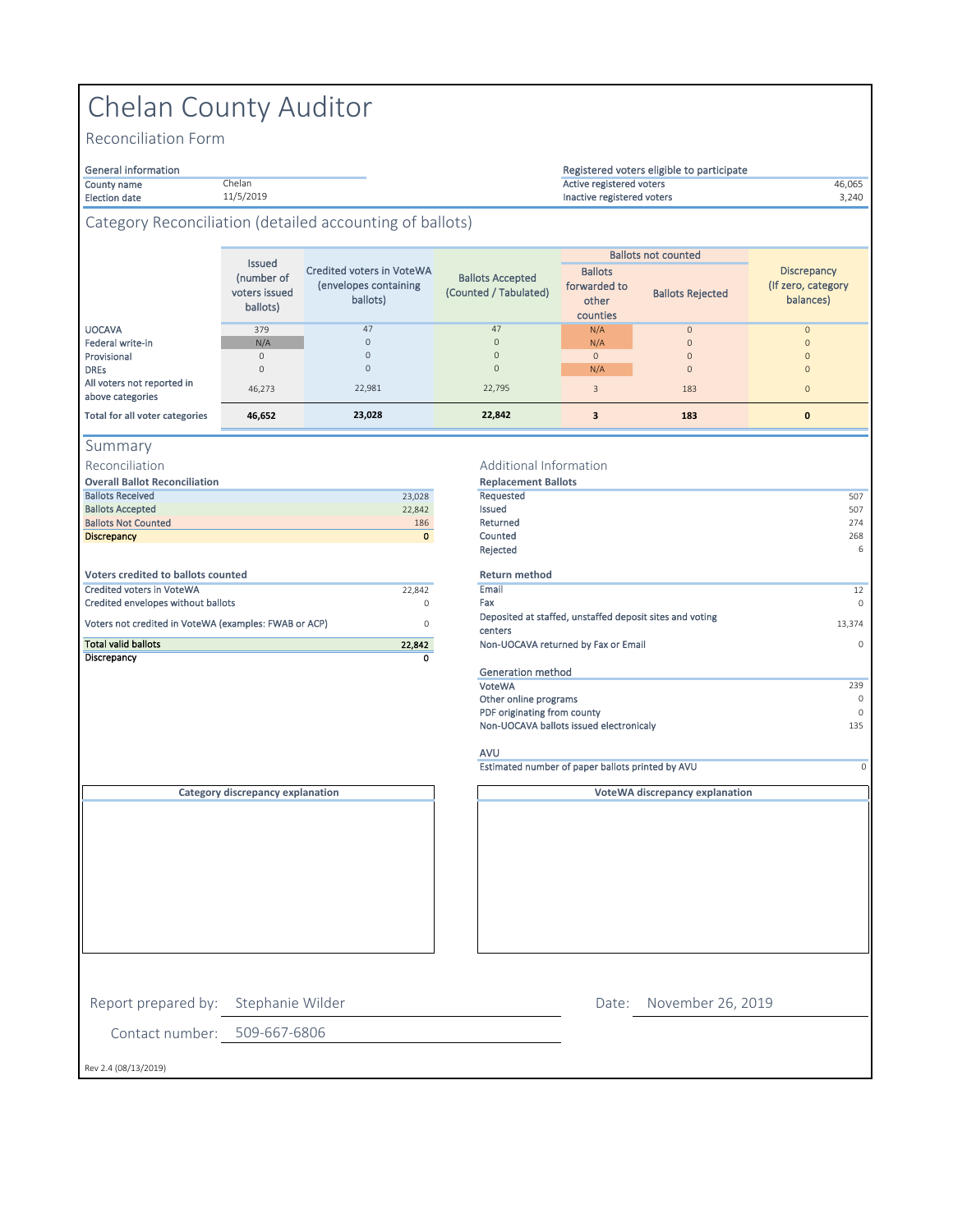General Election

11/5/2019 Page 1

November 5, 2019 General Election

| <b>Run Time</b> | $9:54$ AM  |
|-----------------|------------|
| <b>Run Date</b> | 11/26/2019 |

#### **Referendum Measure No. 88**

| Choice   | Party                      |        | <b>Early Voting</b> |             | <b>Total</b> |
|----------|----------------------------|--------|---------------------|-------------|--------------|
| Approved |                            | 8,060  | 37.16%              | 8,060       | 37.16%       |
| Rejected |                            | 13,628 | 62.84%              | 13,628      | 62.84%       |
|          | Cast Votes:                | 21,688 | 100.00%             | 21,688      | 100.00%      |
|          | Undervotes:                | 1,153  |                     | 1,153       |              |
|          | Overvotes:                 | 1      |                     | 1           |              |
|          | Unresolved write-in votes: | 0      |                     | $\mathbf 0$ |              |
|          |                            |        |                     |             |              |

|               | <b>Initiative Measure No. 976</b> |        |                     |              |              |
|---------------|-----------------------------------|--------|---------------------|--------------|--------------|
| <b>Choice</b> | Party                             |        | <b>Early Voting</b> |              | <b>Total</b> |
| Yes           |                                   | 13,702 | 61.28%              | 13,702       | 61.28%       |
| <b>No</b>     |                                   | 8,657  | 38.72%              | 8,657        | 38.72%       |
|               | Cast Votes:                       | 22,359 | 100.00%             | 22,359       | 100.00%      |
|               | Undervotes:                       | 478    |                     | 478          |              |
|               | Overvotes:                        | 5      |                     | 5            |              |
|               | Unresolved write-in votes:        | 0      |                     | $\mathbf{0}$ |              |
|               |                                   |        |                     |              |              |

| Advisory Vote No. 20 Second Substitute House Bill 1087 |                            |        |                     |             |              |  |  |  |
|--------------------------------------------------------|----------------------------|--------|---------------------|-------------|--------------|--|--|--|
| <b>Choice</b>                                          | Party                      |        | <b>Early Voting</b> |             | <b>Total</b> |  |  |  |
| Repealed                                               |                            | 15,503 | 74.09%              | 15,503      | 74.09%       |  |  |  |
| Maintained                                             |                            | 5.421  | 25.91%              | 5,421       | 25.91%       |  |  |  |
|                                                        | Cast Votes:                | 20.924 | 100.00%             | 20,924      | 100.00%      |  |  |  |
|                                                        | Undervotes:                | 1,912  |                     | 1,912       |              |  |  |  |
|                                                        | Overvotes:                 | 6      |                     | 6           |              |  |  |  |
|                                                        | Unresolved write-in votes: | 0      |                     | $\mathbf 0$ |              |  |  |  |

# **Advisory Vote No. 21 Engrossed Third Substitute House Bill 1324**

| <b>Choice</b> | Party                      |        | <b>Early Voting</b> |                | <b>Total</b> |
|---------------|----------------------------|--------|---------------------|----------------|--------------|
| Repealed      |                            | 14,297 | 67.74%              | 14,297         | 67.74%       |
| Maintained    |                            | 6,809  | 32.26%              | 6,809          | 32.26%       |
|               | Cast Votes:                | 21,106 | 100.00%             | 21,106         | 100.00%      |
|               | Undervotes:                | 1,733  |                     | 1,733          |              |
|               | Overvotes:                 | 3      |                     | 3              |              |
|               | Unresolved write-in votes: | 0      |                     | $\overline{0}$ |              |

# **Official Results**

**Registered Voters** 22842 of 46065 = 49.59%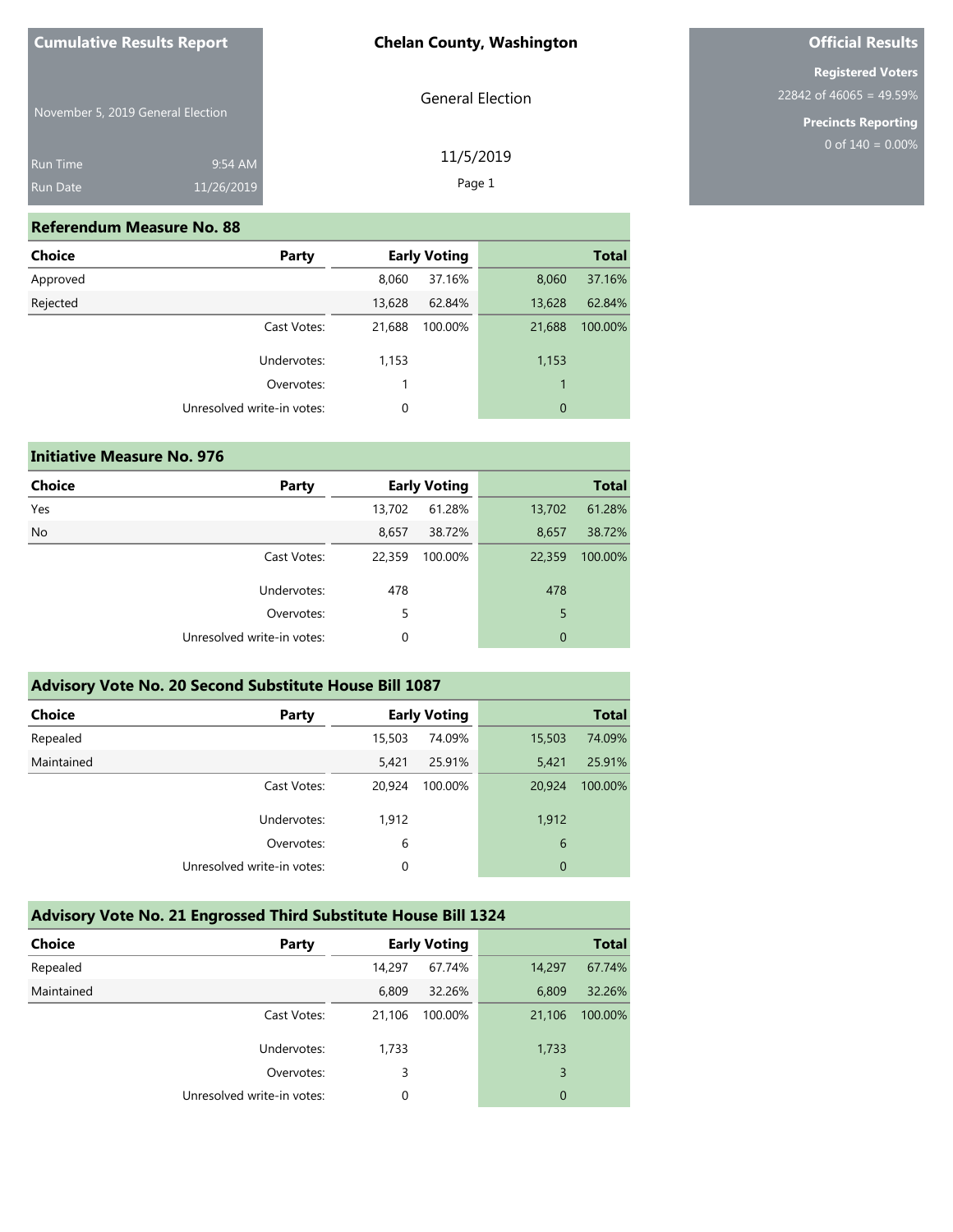General Election

11/5/2019 Page 2

November 5, 2019 General Election

| <b>Run Time</b> | $9:54$ AM  |
|-----------------|------------|
| <b>Run Date</b> | 11/26/2019 |

#### **Advisory Vote No. 22 Substitute House Bill 1652**

| Choice     | Party                      |        | <b>Early Voting</b> |                | <b>Total</b> |
|------------|----------------------------|--------|---------------------|----------------|--------------|
| Repealed   |                            | 15,108 | 72.03%              | 15,108         | 72.03%       |
| Maintained |                            | 5,866  | 27.97%              | 5,866          | 27.97%       |
|            | Cast Votes:                | 20.974 | 100.00%             | 20,974         | 100.00%      |
|            | Undervotes:                | 1,867  |                     | 1,867          |              |
|            | Overvotes:                 |        |                     | 1              |              |
|            | Unresolved write-in votes: | 0      |                     | $\overline{0}$ |              |
|            |                            |        |                     |                |              |

### **Advisory Vote No. 23 Engrossed Second Substitute House Bill 1873**

| <b>Choice</b> | Party                      |        | <b>Early Voting</b> |        | <b>Total</b> |
|---------------|----------------------------|--------|---------------------|--------|--------------|
| Repealed      |                            | 8,364  | 39.08%              | 8,364  | 39.08%       |
| Maintained    |                            | 13,039 | 60.92%              | 13,039 | 60.92%       |
|               | Cast Votes:                | 21,403 | 100.00%             | 21,403 | 100.00%      |
|               | Undervotes:                | 1,436  |                     | 1,436  |              |
|               | Overvotes:                 | 3      |                     | 3      |              |
|               | Unresolved write-in votes: | 0      |                     | 0      |              |

### **Advisory Vote No. 24 Engrossed Second Substitute House Bill 2158**

| <b>Choice</b> | Party                      |        | <b>Early Voting</b> |          | <b>Total</b> |
|---------------|----------------------------|--------|---------------------|----------|--------------|
| Repealed      |                            | 15,601 | 75.32%              | 15,601   | 75.32%       |
| Maintained    |                            | 5,112  | 24.68%              | 5,112    | 24.68%       |
|               | Cast Votes:                | 20,713 | 100.00%             | 20,713   | 100.00%      |
|               | Undervotes:                | 2,128  |                     | 2,128    |              |
|               | Overvotes:                 |        |                     |          |              |
|               | Unresolved write-in votes: | 0      |                     | $\Omega$ |              |
|               |                            |        |                     |          |              |

## **Advisory Vote No. 25 Substitute House Bill 2167**

| <b>Choice</b> | Party                      |        | <b>Early Voting</b> |                | <b>Total</b> |
|---------------|----------------------------|--------|---------------------|----------------|--------------|
| Repealed      |                            | 14,184 | 68.46%              | 14,184         | 68.46%       |
| Maintained    |                            | 6,535  | 31.54%              | 6,535          | 31.54%       |
|               | Cast Votes:                | 20.719 | 100.00%             | 20,719         | 100.00%      |
|               | Undervotes:                | 2,119  |                     | 2,119          |              |
|               | Overvotes:                 | 4      |                     | $\overline{4}$ |              |
|               | Unresolved write-in votes: | 0      |                     | $\overline{0}$ |              |

# **Official Results**

**Registered Voters** 22842 of 46065 = 49.59%

> **Precincts Reporting** 0 of  $140 = 0.00\%$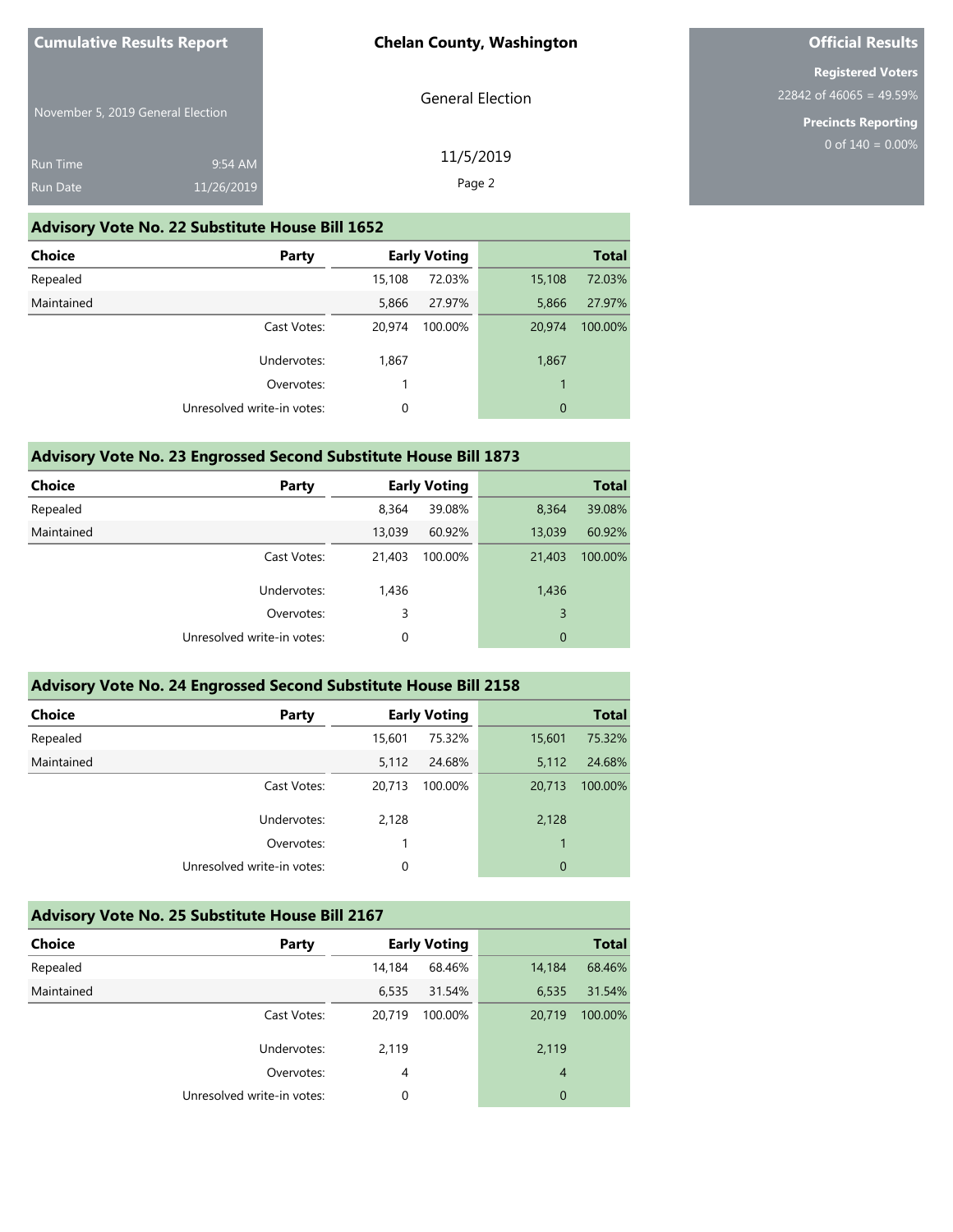General Election

11/5/2019 Page 3

November 5, 2019 General Election

| <b>Run Time</b> | 9:54 AM    |
|-----------------|------------|
| Run Date        | 11/26/2019 |

#### **Advisory Vote No. 26 Substitute Senate Bill 5581**

| <b>Choice</b> | <b>Party</b>               |        | <b>Early Voting</b> |                | <b>Total</b> |
|---------------|----------------------------|--------|---------------------|----------------|--------------|
| Repealed      |                            | 13,468 | 64.83%              | 13,468         | 64.83%       |
| Maintained    |                            | 7,307  | 35.17%              | 7.307          | 35.17%       |
|               | Cast Votes:                | 20,775 | 100.00%             | 20,775         | 100.00%      |
|               | Undervotes:                | 2,065  |                     | 2,065          |              |
|               | Overvotes:                 | 2      |                     | $\overline{2}$ |              |
|               | Unresolved write-in votes: | 0      |                     | $\overline{0}$ |              |
|               |                            |        |                     |                |              |

# **Advisory Vote No. 27 Engrossed Substitute Senate Bill 5993**

| <b>Choice</b> | Party                      |        | <b>Early Voting</b> |             | <b>Total</b> |
|---------------|----------------------------|--------|---------------------|-------------|--------------|
| Repealed      |                            | 15,702 | 74.16%              | 15,702      | 74.16%       |
| Maintained    |                            | 5,470  | 25.84%              | 5,470       | 25.84%       |
|               | Cast Votes:                | 21,172 | 100.00%             | 21,172      | 100.00%      |
|               | Undervotes:                | 1,667  |                     | 1,667       |              |
|               | Overvotes:                 | 3      |                     | 3           |              |
|               | Unresolved write-in votes: | 0      |                     | $\mathbf 0$ |              |
|               |                            |        |                     |             |              |

| Advisory Vote No. 28 Engrossed Substitute Senate Bill 5997 |        |         |                     |              |  |  |
|------------------------------------------------------------|--------|---------|---------------------|--------------|--|--|
| Party                                                      |        |         |                     | <b>Total</b> |  |  |
|                                                            | 11,392 | 55.00%  | 11,392              | 55.00%       |  |  |
|                                                            | 9.321  | 45.00%  | 9,321               | 45.00%       |  |  |
| Cast Votes:                                                | 20.713 | 100.00% | 20.713              | 100.00%      |  |  |
| Undervotes:                                                | 2,128  |         | 2,128               |              |  |  |
| Overvotes:                                                 |        |         |                     |              |  |  |
| Unresolved write-in votes:                                 | 0      |         | $\overline{0}$      |              |  |  |
|                                                            |        |         | <b>Early Voting</b> |              |  |  |

# **Advisory Vote No. 29 Engrossed Substitute Senate Bill 5998**

| <b>Choice</b> | Party                      |        | <b>Early Voting</b> |                | <b>Total</b> |
|---------------|----------------------------|--------|---------------------|----------------|--------------|
| Repealed      |                            | 15,849 | 76.13%              | 15,849         | 76.13%       |
| Maintained    |                            | 4,968  | 23.87%              | 4,968          | 23.87%       |
|               | Cast Votes:                | 20,817 | 100.00%             | 20,817         | 100.00%      |
|               | Undervotes:                | 2,025  |                     | 2,025          |              |
|               | Overvotes:                 | 0      |                     | $\overline{0}$ |              |
|               | Unresolved write-in votes: | 0      |                     | 0              |              |

# **Official Results**

**Registered Voters** 22842 of 46065 = 49.59%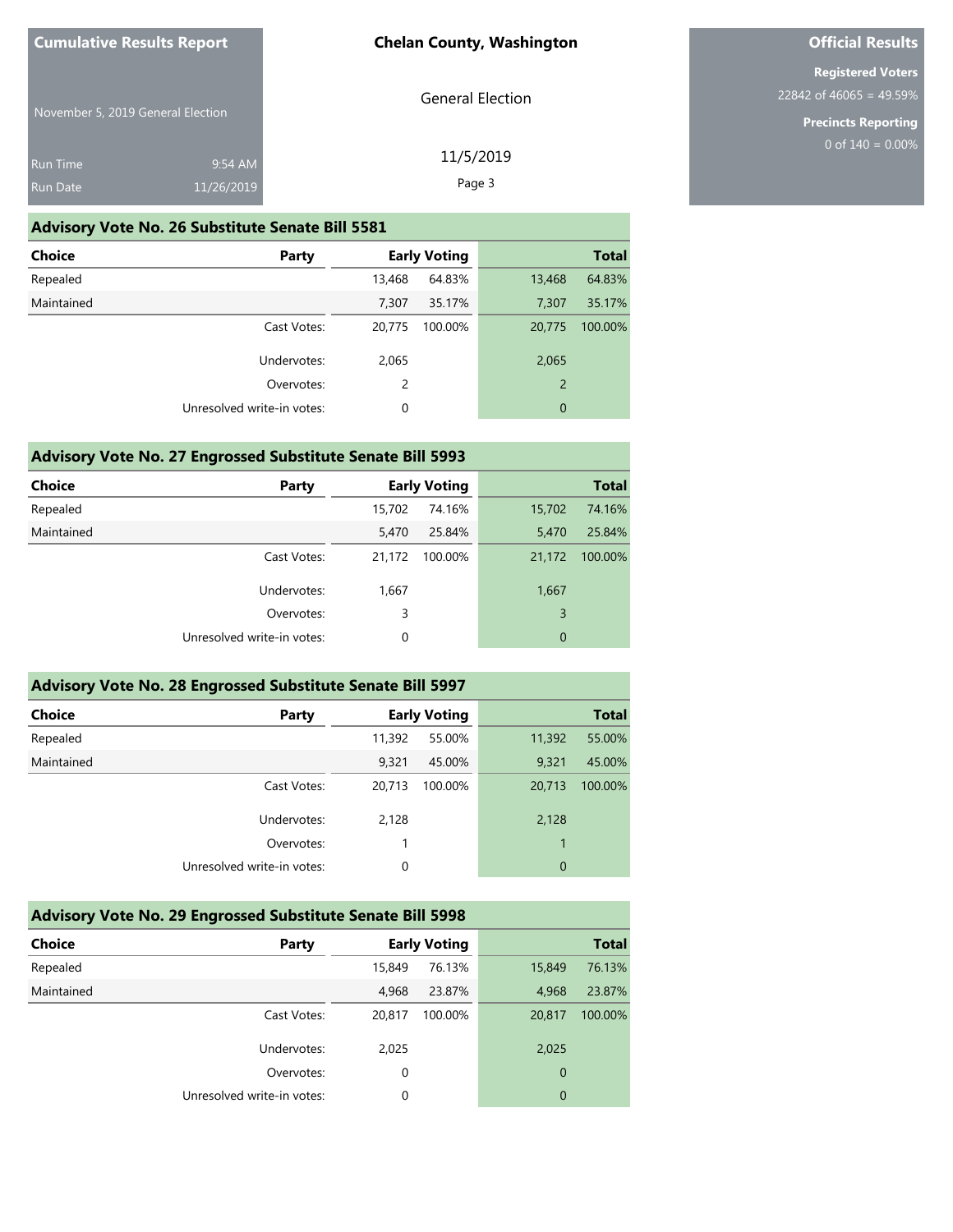General Election

11/5/2019 Page 4

November 5, 2019 General Election

| <b>Run Time</b> | $9:54$ AM  |
|-----------------|------------|
| Run Date        | 11/26/2019 |

**Advisory Vote No. 30 Engrossed Substitute Senate Bill 6004**

| Choice     | Party                      |        | <b>Early Voting</b> |        | <b>Total</b> |
|------------|----------------------------|--------|---------------------|--------|--------------|
| Repealed   |                            | 14,187 | 68.32%              | 14,187 | 68.32%       |
| Maintained |                            | 6,579  | 31.68%              | 6,579  | 31.68%       |
|            | Cast Votes:                | 20,766 | 100.00%             | 20,766 | 100.00%      |
|            | Undervotes:                | 2,076  |                     | 2,076  |              |
|            | Overvotes:                 | 0      |                     | 0      |              |
|            | Unresolved write-in votes: | 0      |                     | 0      |              |
|            |                            |        |                     |        |              |

# **Advisory Vote No. 31 Engrossed Senate Bill 6016**

| <b>Choice</b> | Party                      |             | <b>Early Voting</b> |                | <b>Total</b> |
|---------------|----------------------------|-------------|---------------------|----------------|--------------|
| Repealed      |                            | 10,679      | 51.47%              | 10,679         | 51.47%       |
| Maintained    |                            | 10,070      | 48.53%              | 10,070         | 48.53%       |
|               | Cast Votes:                | 20,749      | 100.00%             | 20,749         | 100.00%      |
|               | Undervotes:                | 2,089       |                     | 2,089          |              |
|               | Overvotes:                 | 4           |                     | $\overline{4}$ |              |
|               | Unresolved write-in votes: | $\mathbf 0$ |                     | $\mathbf{0}$   |              |
|               |                            |             |                     |                |              |

| <b>Senate Joint Resolution No. 8200</b> |                            |        |                     |                |              |  |
|-----------------------------------------|----------------------------|--------|---------------------|----------------|--------------|--|
| <b>Choice</b>                           | Party                      |        | <b>Early Voting</b> |                | <b>Total</b> |  |
| Approved                                |                            | 12,051 | 56.44%              | 12,051         | 56.44%       |  |
| Rejected                                |                            | 9,299  | 43.56%              | 9,299          | 43.56%       |  |
|                                         | Cast Votes:                | 21,350 | 100.00%             | 21,350         | 100.00%      |  |
|                                         | Undervotes:                | 1,488  |                     | 1,488          |              |  |
|                                         | Overvotes:                 | 4      |                     | $\overline{4}$ |              |  |
|                                         | Unresolved write-in votes: | 0      |                     | $\mathbf 0$    |              |  |

| <b>Chelan County Port District Commissioner District #1</b> |  |
|-------------------------------------------------------------|--|
|                                                             |  |

| <b>Choice</b>    | <b>Early Voting</b><br>Party |          | <b>Total</b> |                |         |
|------------------|------------------------------|----------|--------------|----------------|---------|
| Donn Etherington |                              | 14,370   | 100.00%      | 14,370         | 100.00% |
|                  | Cast Votes:                  | 14,370   | 100.00%      | 14,370         | 100.00% |
|                  | Undervotes:                  | 8,269    |              | 8,269          |         |
|                  | Overvotes:                   | $\Omega$ |              | $\overline{0}$ |         |
|                  | Unresolved write-in votes:   | 203      |              | 203            |         |

# **Official Results**

**Registered Voters** 22842 of 46065 = 49.59%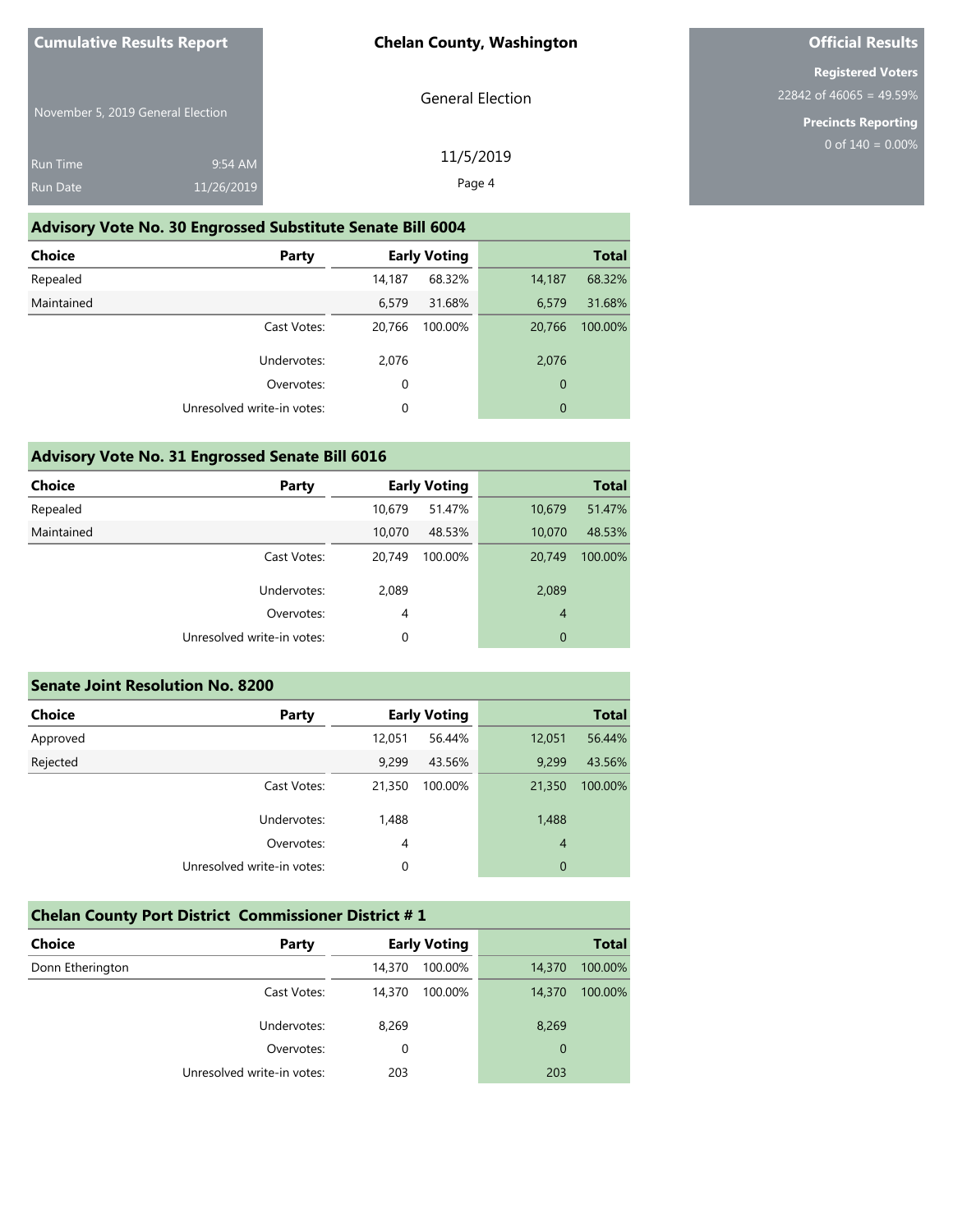November 5, 2019 General Election

| Run Time | $9:54$ AM  |
|----------|------------|
| Run Date | 11/26/2019 |

General Election

11/5/2019 Page 5

# **Official Results**

**Registered Voters** 22842 of 46065 = 49.59%

> **Precincts Reporting** 0 of  $140 = 0.00\%$

#### **Cascade School District No. 228 School Board Member Director District # 2**

| Choice                     | Party       |       | <b>Early Voting</b> |                  | <b>Total</b> |
|----------------------------|-------------|-------|---------------------|------------------|--------------|
| Judy Derpack               |             | 2,212 | 73.44%              | 2,212            | 73.44%       |
| Marco Aurilio              |             | 800   | 26.56%              | 800              | 26.56%       |
|                            | Cast Votes: | 3,012 | 100.00%             | 3,012            | 100.00%      |
|                            | Undervotes: | 929   |                     | 929              |              |
|                            | Overvotes:  | 0     |                     | $\boldsymbol{0}$ |              |
| Unresolved write-in votes: |             | 13    |                     | 13               |              |

#### **Cascade School District No. 228 School Board Member Director District #4**

| <b>Choice</b> | Party                      |          | <b>Early Voting</b> |       | <b>Total</b> |
|---------------|----------------------------|----------|---------------------|-------|--------------|
| Cynthia Garza |                            | 2,419    | 100.00%             | 2,419 | 100.00%      |
|               | Cast Votes:                | 2.419    | 100.00%             | 2,419 | 100.00%      |
|               | Undervotes:                | 1,515    |                     | 1,515 |              |
|               | Overvotes:                 | $\Omega$ |                     | 0     |              |
|               | Unresolved write-in votes: | 20       |                     | 20    |              |

#### **Cashmere School District No. 222 School Board Member Director District # 1**

| Choice          | Party                      |       | <b>Early Voting</b> |       | <b>Total</b> |
|-----------------|----------------------------|-------|---------------------|-------|--------------|
| Tom Christensen |                            | 1,372 | 100.00%             | 1,372 | 100.00%      |
|                 | Cast Votes:                | 1.372 | 100.00%             | 1,372 | 100.00%      |
|                 | Undervotes:                | 698   |                     | 698   |              |
|                 | Overvotes:                 |       |                     |       |              |
|                 | Unresolved write-in votes: | 21    |                     | 21    |              |

#### **Cashmere School District No. 222 School Board Member Director District # 2**

| <b>Choice</b>    | Party                      |       | <b>Early Voting</b> |              | <b>Total</b> |
|------------------|----------------------------|-------|---------------------|--------------|--------------|
| Ted R. Snodgrass |                            | 1,317 | 100.00%             | 1,317        | 100.00%      |
|                  | Cast Votes:                | 1,317 | 100.00%             | 1,317        | 100.00%      |
|                  | Undervotes:                | 755   |                     | 755          |              |
|                  | Overvotes:                 | 0     |                     | $\mathbf{0}$ |              |
|                  | Unresolved write-in votes: | 20    |                     | 20           |              |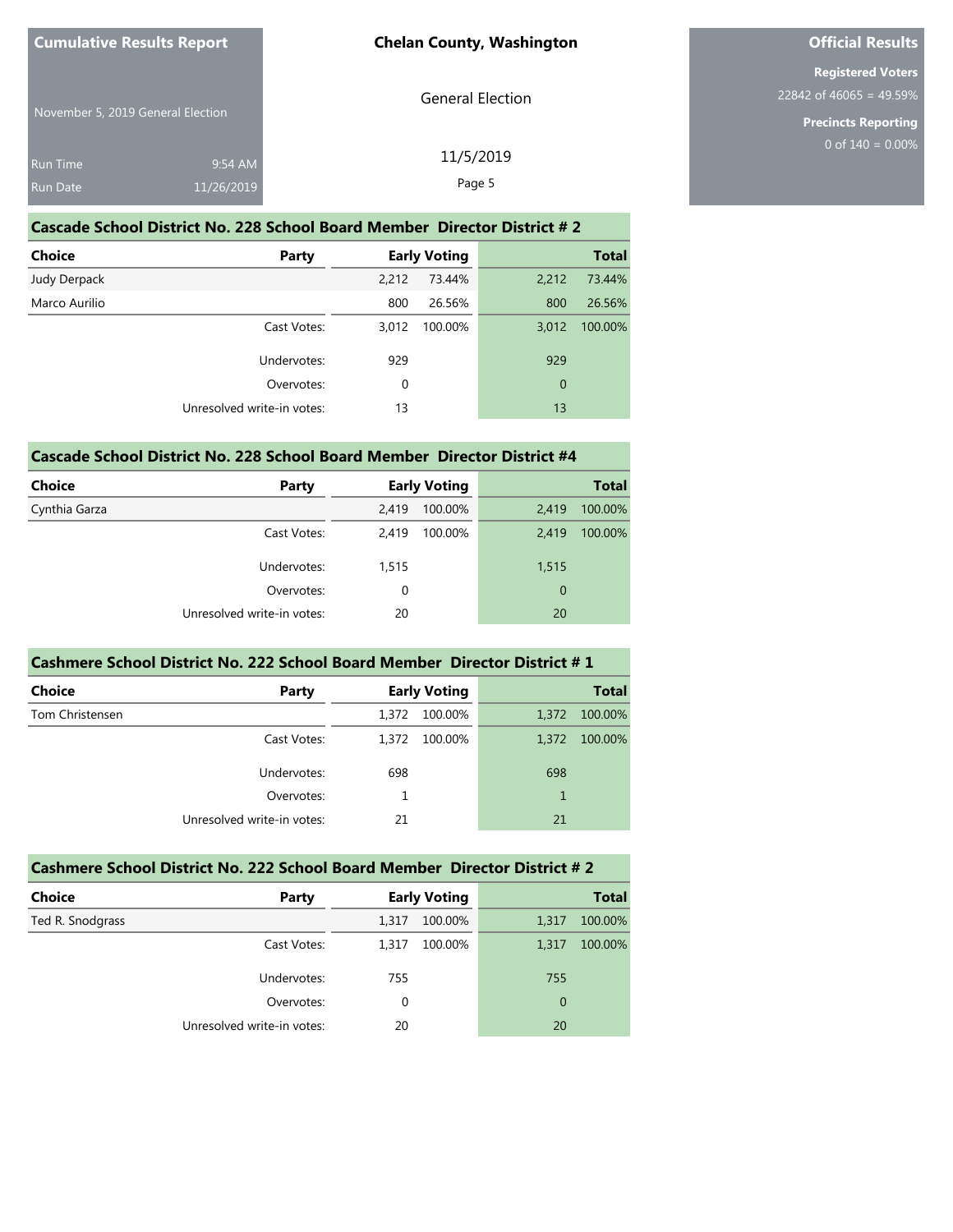November 5, 2019 General Election

| <b>Run Time</b> | $9:54$ AM  |
|-----------------|------------|
| <b>Run Date</b> | 11/26/2019 |

General Election

11/5/2019 Page 6

**Official Results**

**Registered Voters** 22842 of 46065 = 49.59%

> **Precincts Reporting** 0 of  $140 = 0.00\%$

#### **Cashmere School District No. 222 School Board Member Director District # 3**

| <b>Choice</b> | Party                      |       | <b>Early Voting</b> |             | <b>Total</b> |
|---------------|----------------------------|-------|---------------------|-------------|--------------|
| Nick Wood     |                            | 1,337 | 100.00%             | 1,337       | 100.00%      |
|               | Cast Votes:                | 1,337 | 100.00%             | 1,337       | 100.00%      |
|               | Undervotes:                | 742   |                     | 742         |              |
|               | Overvotes:                 | 0     |                     | $\mathbf 0$ |              |
|               | Unresolved write-in votes: |       |                     | 13          |              |

#### **Entiat School District No. 127 School Board Member Director District # 1 - 2 Year Unexpired Term**

| Party                      |     |         |                     | <b>Total</b> |
|----------------------------|-----|---------|---------------------|--------------|
|                            | 622 | 100.00% | 622                 | 100.00%      |
| Cast Votes:                | 622 | 100.00% | 622                 | 100.00%      |
| Undervotes:                | 256 |         | 256                 |              |
| Overvotes:                 | 0   |         | $\mathbf 0$         |              |
| Unresolved write-in votes: | 9   |         | 9                   |              |
|                            |     |         | <b>Early Voting</b> |              |

#### **Entiat School District No. 127 School Board Member Director District # 3**

| <b>Choice</b><br>Party     |     | <b>Early Voting</b> |             | <b>Total</b> |
|----------------------------|-----|---------------------|-------------|--------------|
| Nicole Poyner              | 612 | 100.00%             | 612         | 100.00%      |
| Cast Votes:                | 612 | 100.00%             | 612         | 100.00%      |
| Undervotes:                | 272 |                     | 272         |              |
| Overvotes:                 | 0   |                     | $\mathbf 0$ |              |
| Unresolved write-in votes: | 3   |                     | 3           |              |

### **Entiat School District No. 127 School Board Member Director District # 4**

| <b>Choice</b>     | Party                      |     | <b>Early Voting</b> |             | <b>Total</b> |
|-------------------|----------------------------|-----|---------------------|-------------|--------------|
| Tamara Giacomazzi |                            | 625 | 100.00%             | 625         | 100.00%      |
|                   | Cast Votes:                | 625 | 100.00%             | 625         | 100.00%      |
|                   | Undervotes:                | 258 |                     | 258         |              |
|                   | Overvotes:                 | 0   |                     | $\mathbf 0$ |              |
|                   | Unresolved write-in votes: | 4   |                     | 4           |              |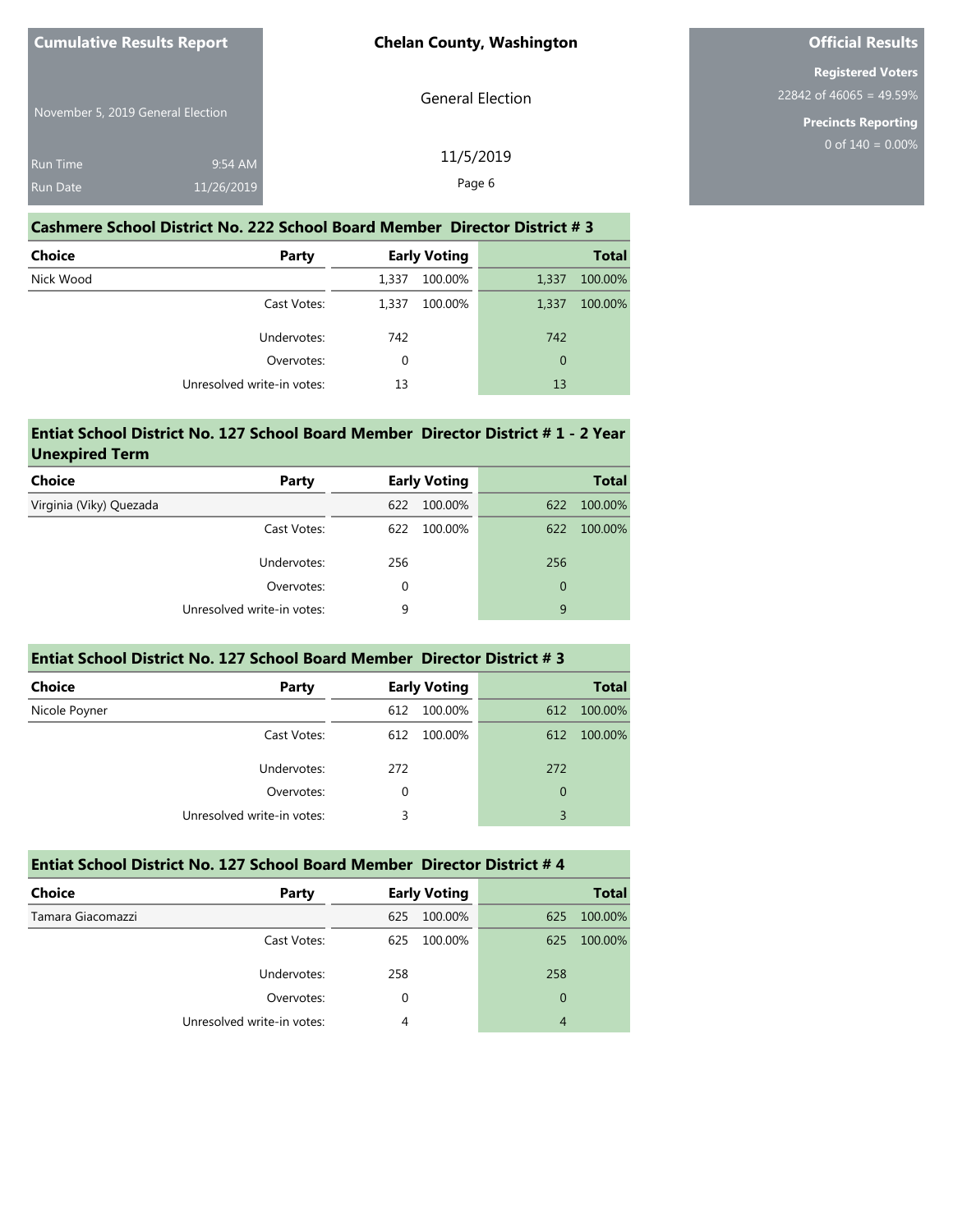| <b>Cumulative Results Report</b>   |                       | <b>Chelan County, Washington</b> |
|------------------------------------|-----------------------|----------------------------------|
| November 5, 2019 General Election  |                       | <b>General Election</b>          |
| <b>Run Time</b><br><b>Run Date</b> | 9:54 AM<br>11/26/2019 | 11/5/2019<br>Page 7              |

#### **Entiat School District No. 127 School Board Member Director District # 5 At-Large**

| Party                      |     |         |                     | <b>Total</b> |
|----------------------------|-----|---------|---------------------|--------------|
|                            | 628 | 100.00% | 628                 | 100.00%      |
| Cast Votes:                | 628 | 100.00% | 628                 | 100.00%      |
| Undervotes:                | 254 |         | 254                 |              |
| Overvotes:                 | 0   |         | $\overline{0}$      |              |
| Unresolved write-in votes: | 5   |         | 5                   |              |
|                            |     |         | <b>Early Voting</b> |              |

| Lake Chelan School District No. 129 School Board Member Director District # 2 |  |  |  |
|-------------------------------------------------------------------------------|--|--|--|
|                                                                               |  |  |  |

| <b>Choice</b>   | <b>Party</b>               |          | <b>Early Voting</b> |       | <b>Total</b> |
|-----------------|----------------------------|----------|---------------------|-------|--------------|
| Agustin Benegas |                            | 1,762    | 100.00%             | 1,762 | 100.00%      |
|                 | Cast Votes:                | 1,762    | 100.00%             | 1,762 | 100.00%      |
|                 | Undervotes:                | 1,010    |                     | 1,010 |              |
|                 | Overvotes:                 | $\Omega$ |                     | 0     |              |
|                 | Unresolved write-in votes: | 30       |                     | 30    |              |

| Lake Chelan School District No. 129 School Board Member Director District #4 |  |
|------------------------------------------------------------------------------|--|
| At-Large                                                                     |  |

| ------          |                            |       |                     |                |              |
|-----------------|----------------------------|-------|---------------------|----------------|--------------|
| <b>Choice</b>   | Party                      |       | <b>Early Voting</b> |                | <b>Total</b> |
| Andrew D. Baker |                            | 593   | 31.26%              | 593            | 31.26%       |
| Kimberly Thorpe |                            | 1,304 | 68.74%              | 1,304          | 68.74%       |
|                 | Cast Votes:                | 1,897 | 100.00%             | 1,897          | 100.00%      |
|                 | Undervotes:                | 883   |                     | 883            |              |
|                 | Overvotes:                 | 4     |                     | $\overline{4}$ |              |
|                 | Unresolved write-in votes: | 18    |                     | 18             |              |

#### **Lake Chelan School District No. 129 School Board Member Director District # 5 At-Large**

| -------       |                            |                     |              |              |
|---------------|----------------------------|---------------------|--------------|--------------|
| <b>Choice</b> | <b>Party</b>               | <b>Early Voting</b> |              | <b>Total</b> |
| Jeff Fehr     |                            | 100.00%<br>1,843    | 1,843        | 100.00%      |
|               | Cast Votes:                | 100.00%<br>1,843    | 1,843        | 100.00%      |
|               | Undervotes:                | 940                 | 940          |              |
|               | Overvotes:                 | 0                   | $\mathbf{0}$ |              |
|               | Unresolved write-in votes: | 19                  | 19           |              |

# **Official Results**

**Registered Voters** 22842 of 46065 = 49.59%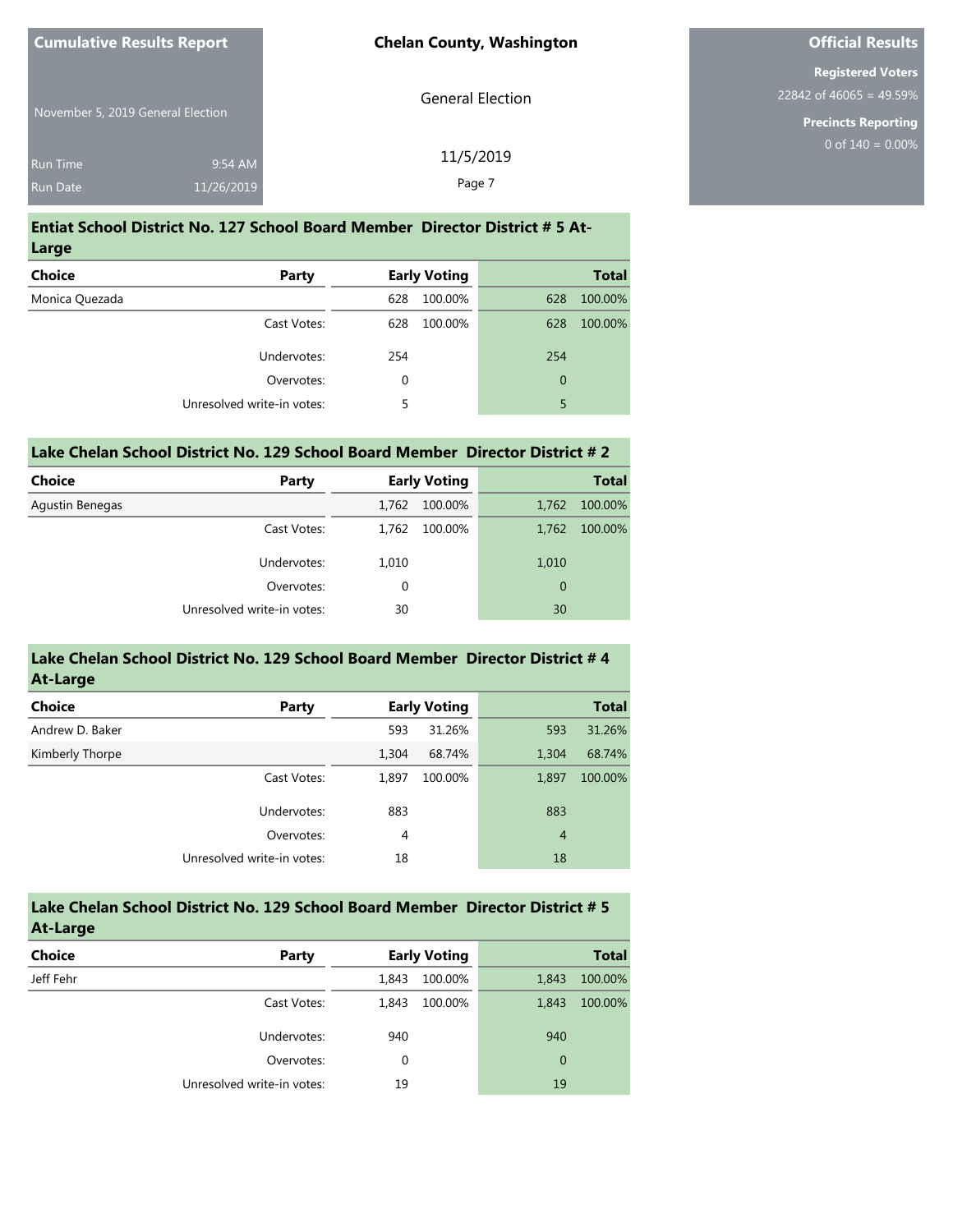November 5, 2019 General Election

| <b>Run Time</b> | $9:54$ AM  |  |
|-----------------|------------|--|
| <b>Run Date</b> | 11/26/2019 |  |

General Election

11/5/2019 Page 8

**Official Results**

**Registered Voters** 22842 of 46065 = 49.59%

> **Precincts Reporting** 0 of  $140 = 0.00\%$

#### **Manson School District No. 19 School Board Member Director District # 1**

| <b>Choice</b> | Party                      |     | <b>Early Voting</b> |             | <b>Total</b> |
|---------------|----------------------------|-----|---------------------|-------------|--------------|
| Robin Bloch   |                            | 743 | 100.00%             | 743         | 100.00%      |
|               | Cast Votes:                | 743 | 100.00%             | 743         | 100.00%      |
|               | Undervotes:                | 367 |                     | 367         |              |
|               | Overvotes:                 | 0   |                     | $\mathbf 0$ |              |
|               | Unresolved write-in votes: | 6   |                     | 6           |              |

#### **Manson School District No. 19 School Board Member Director District # 2**

| Choice        | Party                      | <b>Early Voting</b> | <b>Total</b>   |
|---------------|----------------------------|---------------------|----------------|
| Aurora Flores |                            | 100.00%<br>713      | 100.00%<br>713 |
|               | Cast Votes:                | 100.00%<br>713      | 100.00%<br>713 |
|               | Undervotes:                | 384                 | 384            |
|               | Overvotes:                 | 0                   | 0              |
|               | Unresolved write-in votes: | 19                  | 19             |

#### **Manson School District No. 19 School Board Member Director District # 3**

| <b>Choice</b>        | Party                      |     | <b>Early Voting</b> |                | <b>Total</b> |
|----------------------|----------------------------|-----|---------------------|----------------|--------------|
| Patrick Wayne Machus |                            | 507 | 64.50%              | 507            | 64.50%       |
| Stellan Guy Giffin   |                            | 279 | 35.50%              | 279            | 35.50%       |
|                      | Cast Votes:                | 786 | 100.00%             | 786            | 100.00%      |
|                      | Undervotes:                | 328 |                     | 328            |              |
|                      | Overvotes:                 | 0   |                     | $\mathbf 0$    |              |
|                      | Unresolved write-in votes: | 2   |                     | $\overline{2}$ |              |

### **Pateros School District No. 122-70J Director District # 1**

| <b>Choice</b><br><b>Party</b> | <b>Early Voting</b> | <b>Total</b> |
|-------------------------------|---------------------|--------------|
| Chad Miller                   | 100.00%<br>3        | 100.00%<br>3 |
| Cast Votes:                   | 100.00%<br>3        | 100.00%<br>3 |
| Undervotes:                   | 8                   | 8            |
| Overvotes:                    | 0                   | $\mathbf 0$  |
| Unresolved write-in votes:    | 0                   | $\mathbf 0$  |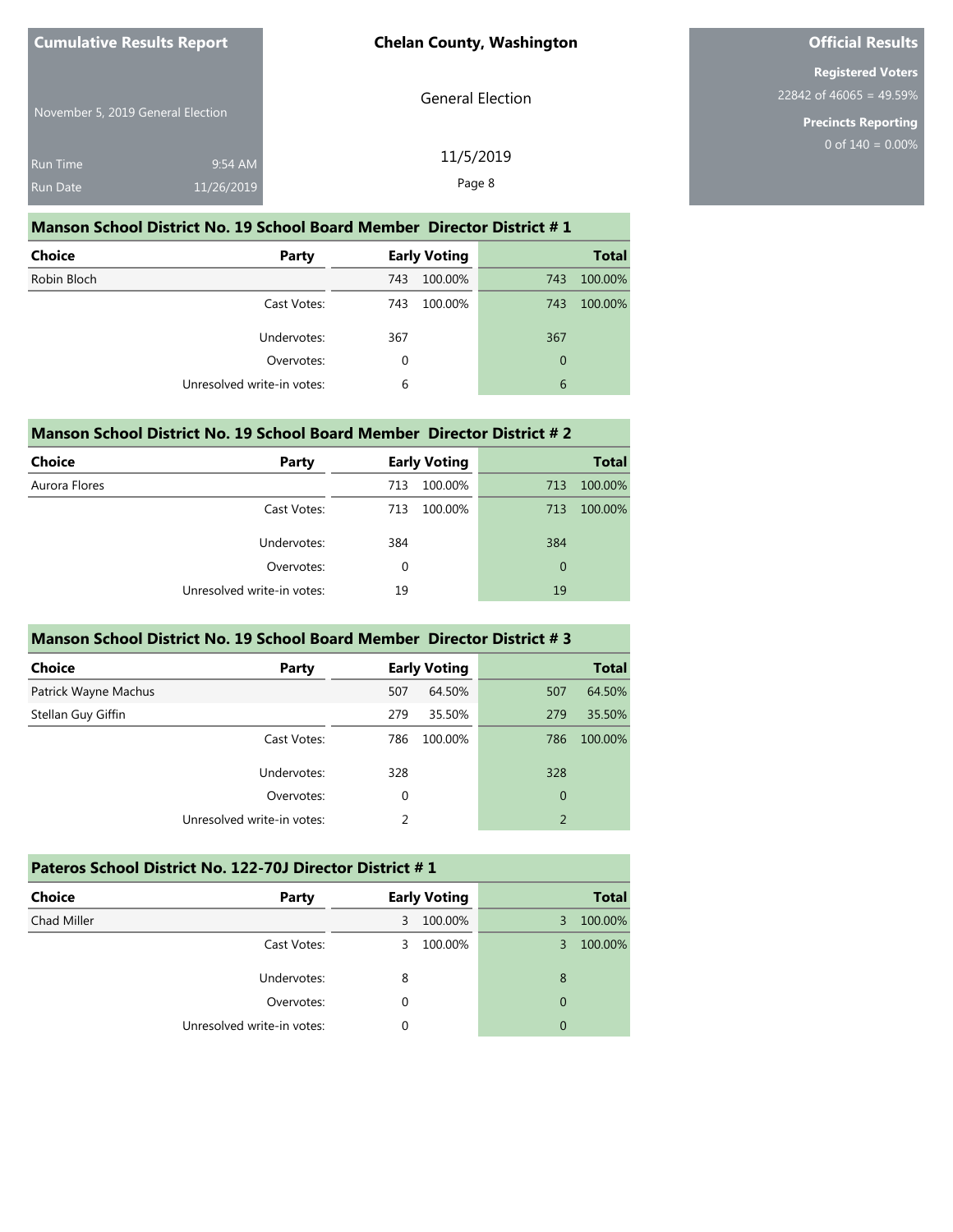November 5, 2019 General Election

| <b>Run Time</b> | $9:54$ AM  |
|-----------------|------------|
| <b>Run Date</b> | 11/26/2019 |

General Election

**Official Results**

**Registered Voters** 22842 of 46065 = 49.59%

> **Precincts Reporting** 0 of  $140 = 0.00\%$

Page 9

#### **Pateros School District No. 122-70J Director District # 2**

| Choice<br>Party            | <b>Early Voting</b> | <b>Total</b> |
|----------------------------|---------------------|--------------|
| Marc Armstrong             | 100.00%<br>3        | 100.00%<br>3 |
| Cast Votes:                | 100.00%<br>3        | 100.00%<br>3 |
| Undervotes:                | 8                   | 8            |
| Overvotes:                 | 0                   | $\mathbf 0$  |
| Unresolved write-in votes: | 0                   | $\mathbf 0$  |

#### **Pateros School District No. 122-70J Director District # 5 At-Large**

| <b>Choice</b>     | Party                      | <b>Early Voting</b> | <b>Total</b> |
|-------------------|----------------------------|---------------------|--------------|
| Charles R. Miller |                            | 100.00%<br>4        | 100.00%<br>4 |
|                   | Cast Votes:                | 100.00%<br>4        | 100.00%<br>4 |
|                   | Undervotes:                |                     | 7            |
|                   | Overvotes:                 | $\Omega$            | 0            |
|                   | Unresolved write-in votes: | 0                   | $\mathbf 0$  |

#### **Stehekin School District No. 69 School Board Member Position # 1**

| <b>Choice</b> | Party                      | <b>Early Voting</b> | <b>Total</b>  |
|---------------|----------------------------|---------------------|---------------|
| Reed Courtney |                            | 100.00%<br>40       | 100.00%<br>40 |
|               | Cast Votes:                | 100.00%<br>40       | 100.00%<br>40 |
|               | Undervotes:                | 11                  | 11            |
|               | Overvotes:                 | 0                   | $\mathbf 0$   |
|               | Unresolved write-in votes: | 0                   | 0             |

### **Stehekin School District No. 69 School Board Member Position # 2**

| <b>Choice</b> | <b>Party</b>               |    | <b>Early Voting</b> |             | <b>Total</b> |
|---------------|----------------------------|----|---------------------|-------------|--------------|
| Rene Courtney |                            | 38 | 100.00%             | 38          | 100.00%      |
|               | Cast Votes:                | 38 | 100.00%             | 38          | 100.00%      |
|               | Undervotes:                | 12 |                     | 12          |              |
|               | Overvotes:                 | 0  |                     | $\mathbf 0$ |              |
|               | Unresolved write-in votes: |    |                     |             |              |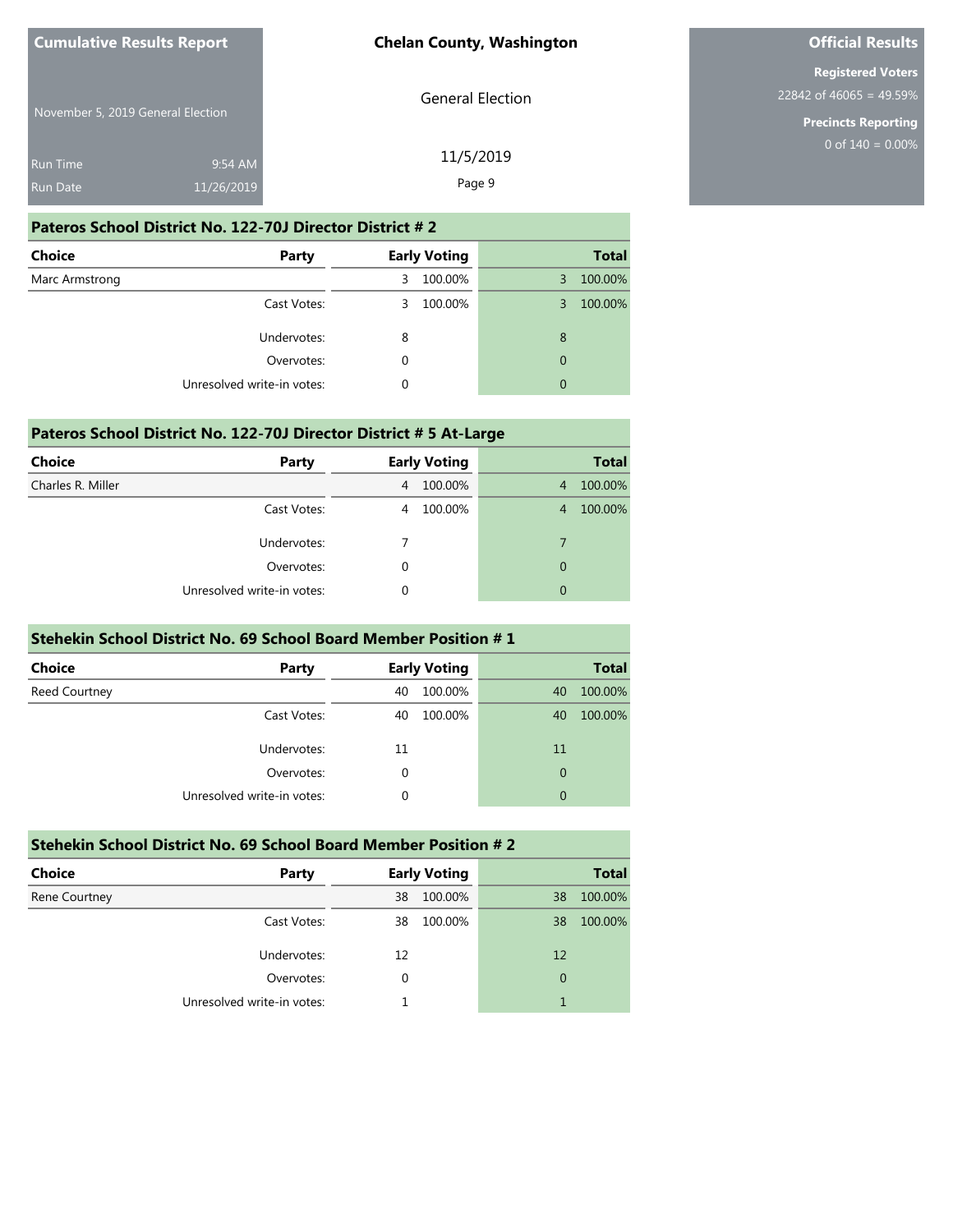General Election

11/5/2019 Page 10

November 5, 2019 General Election

| <b>Run Time</b> | $9:54$ AM  |
|-----------------|------------|
| <b>Run Date</b> | 11/26/2019 |

#### **Stehekin School District No. 69 School Board Member Position # 3**

| <b>Choice</b><br><b>Party</b> |    | <b>Early Voting</b> |             | <b>Total</b> |
|-------------------------------|----|---------------------|-------------|--------------|
| John Wilsey                   | 33 | 100.00%             | 33          | 100.00%      |
| Cast Votes:                   | 33 | 100.00%             | 33          | 100.00%      |
| Undervotes:                   | 14 |                     | 14          |              |
| Overvotes:                    | 0  |                     | $\mathbf 0$ |              |
| Unresolved write-in votes:    | 4  |                     | 4           |              |

#### **Stehekin School District No. 69 School Board Member Position # 5 - 2 Year Unexpired Term**

| <b>Choice</b>     | <b>Party</b>               |          | <b>Early Voting</b> |             | <b>Total</b> |
|-------------------|----------------------------|----------|---------------------|-------------|--------------|
| <b>Nick Davis</b> |                            | 35       | 100.00%             | 35          | 100.00%      |
|                   | Cast Votes:                | 35       | 100.00%             | 35          | 100.00%      |
|                   | Undervotes:                | 13       |                     | 13          |              |
|                   | Overvotes:                 | $\Omega$ |                     | $\mathbf 0$ |              |
|                   | Unresolved write-in votes: | 3        |                     | 3           |              |
|                   |                            |          |                     |             |              |

#### **Wenatchee School District No. 246 School Board Member Position # 1**

| <b>Choice</b>   | Party                      | <b>Early Voting</b> |         | <b>Total</b> |         |
|-----------------|----------------------------|---------------------|---------|--------------|---------|
| Laura R. Jaecks |                            | 6,344               | 62.10%  | 6,344        | 62.10%  |
| Meliesa Tigard  |                            | 3,872               | 37.90%  | 3,872        | 37.90%  |
|                 | Cast Votes:                | 10,216              | 100.00% | 10,216       | 100.00% |
|                 | Undervotes:                | 1,667               |         | 1,667        |         |
|                 | Overvotes:                 | 3                   |         | 3            |         |
|                 | Unresolved write-in votes: | 43                  |         | 43           |         |
|                 |                            |                     |         |              |         |

### **Wenatchee School District No. 246 School Board Member Position # 2**

| <b>Choice</b>     | Party                      | <b>Early Voting</b> |         | <b>Total</b> |         |
|-------------------|----------------------------|---------------------|---------|--------------|---------|
| Tim Larson        |                            | 5,110               | 52.90%  | 5,110        | 52.90%  |
| Karina Vega-Villa |                            | 4,549               | 47.10%  | 4,549        | 47.10%  |
|                   | Cast Votes:                | 9,659               | 100.00% | 9,659        | 100.00% |
|                   | Undervotes:                | 2,214               |         | 2,214        |         |
|                   | Overvotes:                 | 3                   |         | 3            |         |
|                   | Unresolved write-in votes: | 53                  |         | 53           |         |

# **Official Results**

**Registered Voters** 22842 of 46065 = 49.59%

> **Precincts Reporting** 0 of  $140 = 0.00\%$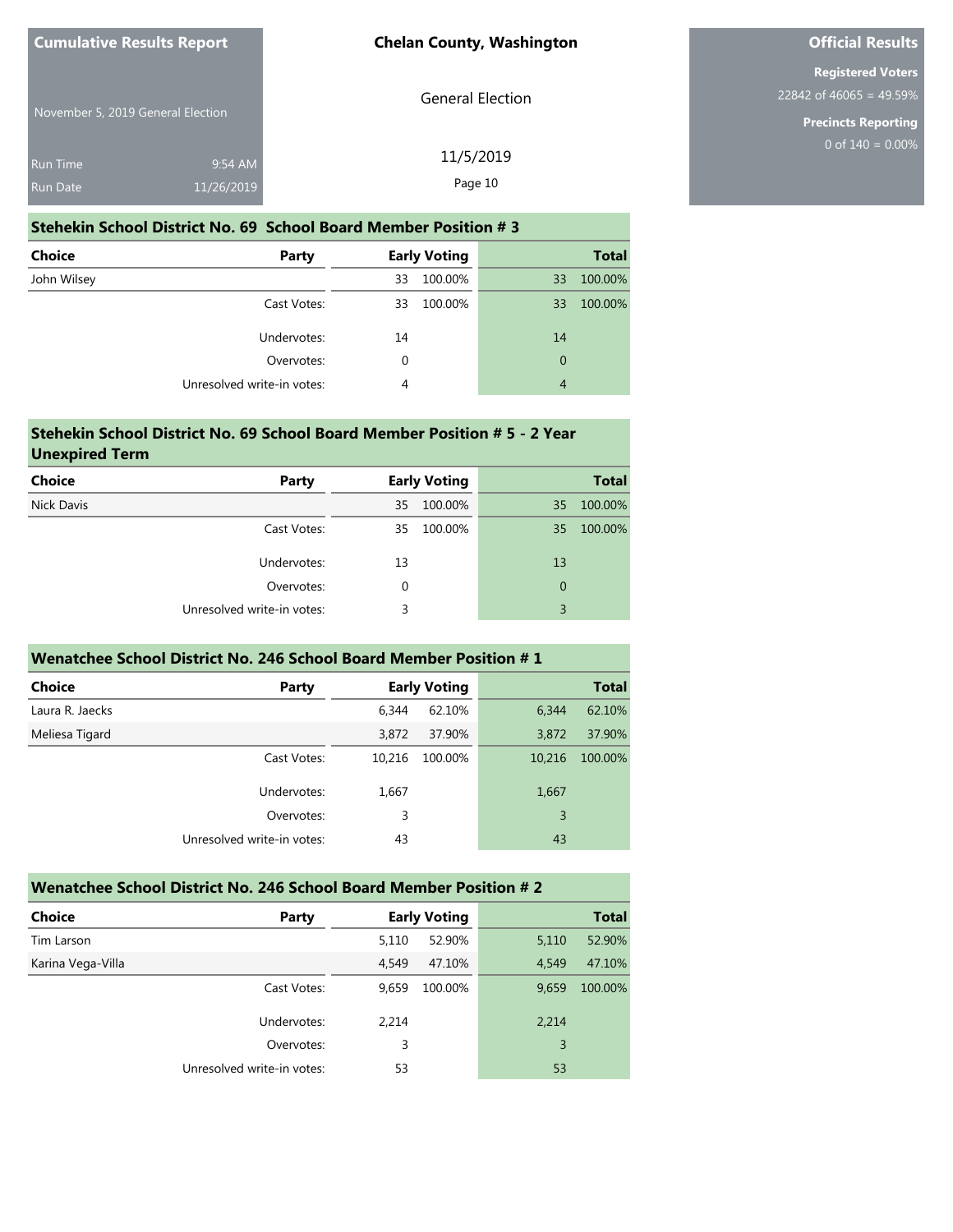General Election

November 5, 2019 General Election

| <b>Run Time</b> | $9:54$ AM  | 11/5/2019 |
|-----------------|------------|-----------|
| <b>Run Date</b> | 11/26/2019 | Page 11   |

## **Wenatchee School District No. 246 School Board Member Position # 3**

| Choice<br>Party            | <b>Early Voting</b> |         | <b>Total</b> |         |
|----------------------------|---------------------|---------|--------------|---------|
| Sunny Hemphill             | 3,531               | 35.55%  | 3,531        | 35.55%  |
| Martin Barron              | 6,401               | 64.45%  | 6,401        | 64.45%  |
| Cast Votes:                | 9,932               | 100.00% | 9,932        | 100.00% |
| Undervotes:                | 1,949               |         | 1,949        |         |
| Overvotes:                 | 3                   |         | 3            |         |
| Unresolved write-in votes: | 45                  |         | 45           |         |

# **City of Cashmere Mayor - 4 Year Short and Full Term**

| <b>Choice</b>        | Party                      |     | <b>Early Voting</b> |     | <b>Total</b> |
|----------------------|----------------------------|-----|---------------------|-----|--------------|
| James (Jim) Fletcher |                            | 506 | 66.06%              | 506 | 66.06%       |
| Larry J. Bruehl      |                            | 260 | 33.94%              | 260 | 33.94%       |
|                      | Cast Votes:                | 766 | 100.00%             | 766 | 100.00%      |
|                      | Undervotes:                | 50  |                     | 50  |              |
|                      | Overvotes:                 | 0   |                     | 0   |              |
|                      | Unresolved write-in votes: | 5   |                     | 5   |              |
|                      |                            |     |                     |     |              |

| City of Cashmere Council Member # 2 - 2 Year Unexpired Term |                                                                                                                                                                                                                                  |                     |                      |  |  |  |
|-------------------------------------------------------------|----------------------------------------------------------------------------------------------------------------------------------------------------------------------------------------------------------------------------------|---------------------|----------------------|--|--|--|
| Choice                                                      | Party                                                                                                                                                                                                                            | <b>Early Voting</b> | <b>Total</b>         |  |  |  |
| Christopher Carlson                                         |                                                                                                                                                                                                                                  | 100.00%<br>531      | 531 100.00%          |  |  |  |
|                                                             | Cast Votes:                                                                                                                                                                                                                      | 531 100.00%         | 531 100,00%          |  |  |  |
|                                                             | $\cdots$ . The contract of the contract of the contract of the contract of the contract of the contract of the contract of the contract of the contract of the contract of the contract of the contract of the contract of the c |                     | $\sim$ $\sim$ $\sim$ |  |  |  |

| 284 | 284 | Undervotes:                |
|-----|-----|----------------------------|
|     |     | Overvotes:                 |
|     |     | Unresolved write-in votes: |

| <b>City of Cashmere Council Member #4</b> |                            |          |                     |             |              |  |
|-------------------------------------------|----------------------------|----------|---------------------|-------------|--------------|--|
| <b>Choice</b>                             | Party                      |          | <b>Early Voting</b> |             | <b>Total</b> |  |
| Jayne Stephenson                          |                            | 543      | 100.00%             | 543         | 100.00%      |  |
|                                           | Cast Votes:                | 543      | 100.00%             | 543         | 100.00%      |  |
|                                           | Undervotes:                | 270      |                     | 270         |              |  |
|                                           | Overvotes:                 | $\Omega$ |                     | $\mathbf 0$ |              |  |
|                                           | Unresolved write-in votes: | 8        |                     | 8           |              |  |

# **Official Results**

**Registered Voters** 22842 of 46065 = 49.59%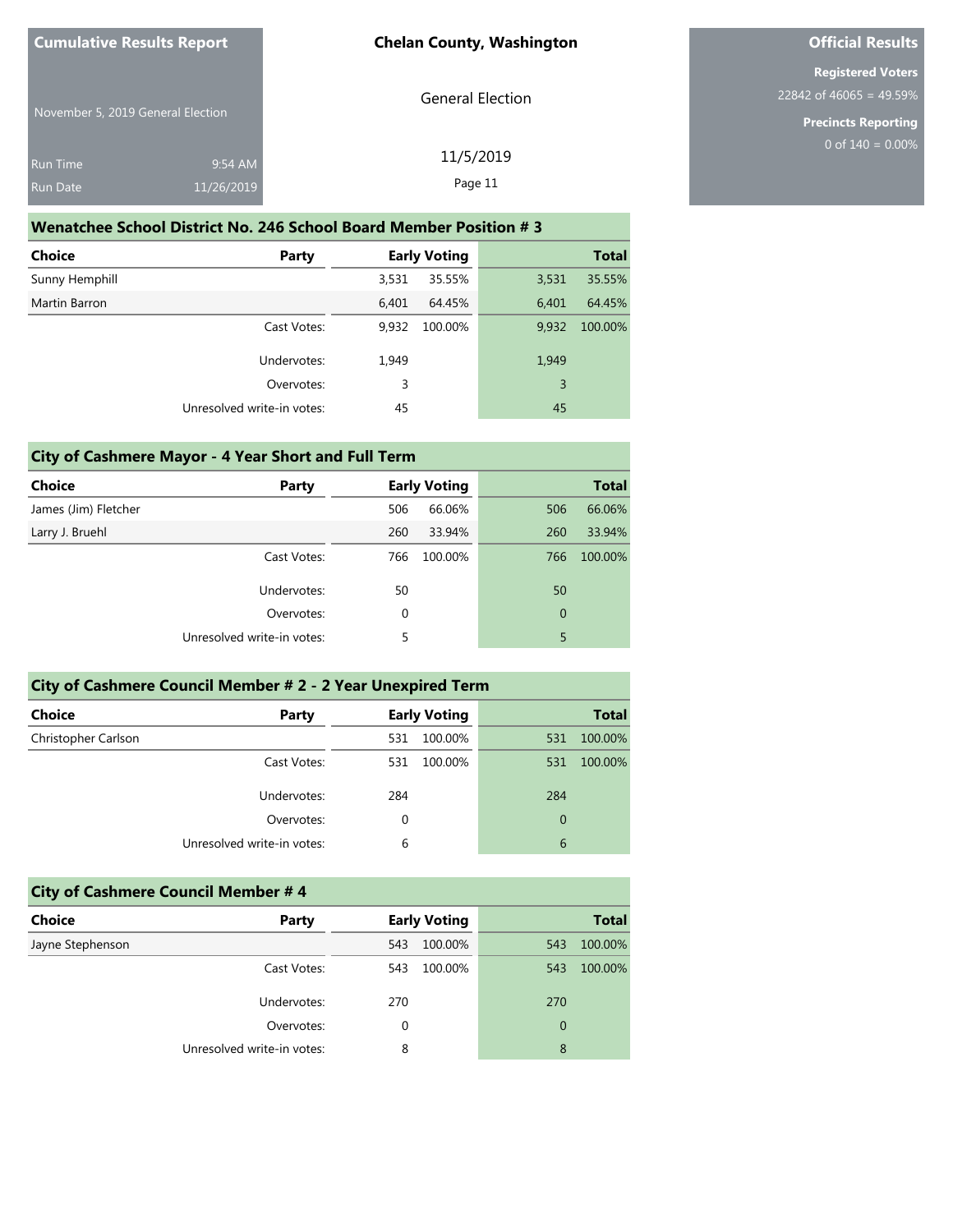November 5, 2019 General Election

| <b>Run Time</b> | $9:54$ AM  |
|-----------------|------------|
| <b>Run Date</b> | 11/26/2019 |

General Election

# **Official Results**

**Registered Voters** 22842 of 46065 = 49.59%

**Precincts Reporting**

| 11/5/2019 |
|-----------|

Page 12

# **City of Cashmere Council Member # 5**

| Choice               | <b>Party</b>               |     | <b>Early Voting</b> |                | <b>Total</b> |
|----------------------|----------------------------|-----|---------------------|----------------|--------------|
| <b>Derrick Pratt</b> |                            | 480 | 100.00%             | 480            | 100.00%      |
|                      | Cast Votes:                | 480 | 100.00%             | 480            | 100.00%      |
|                      | Undervotes:                | 305 |                     | 305            |              |
|                      | Overvotes:                 | 0   |                     | $\overline{0}$ |              |
|                      | Unresolved write-in votes: | 36  |                     | 36             |              |

| <b>City of Chelan Mayor</b> |                            |       |                     |             |              |
|-----------------------------|----------------------------|-------|---------------------|-------------|--------------|
| <b>Choice</b>               | Party                      |       | <b>Early Voting</b> |             | <b>Total</b> |
| <b>Bob Goedde</b>           |                            | 879   | 53.96%              | 879         | 53.96%       |
| Mike Cooney                 |                            | 750   | 46.04%              | 750         | 46.04%       |
|                             | Cast Votes:                | 1,629 | 100.00%             | 1,629       | 100.00%      |
|                             | Undervotes:                | 34    |                     | 34          |              |
|                             | Overvotes:                 | 0     |                     | $\mathbf 0$ |              |
|                             | Unresolved write-in votes: | 3     |                     | 3           |              |

| <b>City of Chelan Council Member # 1</b> |                            |       |                     |                |              |  |  |
|------------------------------------------|----------------------------|-------|---------------------|----------------|--------------|--|--|
| <b>Choice</b>                            | Party                      |       | <b>Early Voting</b> |                | <b>Total</b> |  |  |
| Jon M. Higgins                           |                            | 595   | 41.87%              | 595            | 41.87%       |  |  |
| John R. Olson                            |                            | 826   | 58.13%              | 826            | 58.13%       |  |  |
|                                          | Cast Votes:                | 1,421 | 100.00%             | 1,421          | 100.00%      |  |  |
|                                          | Undervotes:                | 239   |                     | 239            |              |  |  |
|                                          | Overvotes:                 | 0     |                     | $\overline{0}$ |              |  |  |
|                                          | Unresolved write-in votes: | 6     |                     | 6              |              |  |  |

| <b>City of Chelan Council Member #3</b> |                            |       |                     |             |              |  |
|-----------------------------------------|----------------------------|-------|---------------------|-------------|--------------|--|
| <b>Choice</b>                           | Party                      |       | <b>Early Voting</b> |             | <b>Total</b> |  |
| Ray Dobbs                               |                            | 1,161 | 100.00%             | 1,161       | 100.00%      |  |
|                                         | Cast Votes:                | 1,161 | 100.00%             | 1,161       | 100.00%      |  |
|                                         | Undervotes:                | 483   |                     | 483         |              |  |
|                                         | Overvotes:                 | 0     |                     | $\mathbf 0$ |              |  |
|                                         | Unresolved write-in votes: | 22    |                     | 22          |              |  |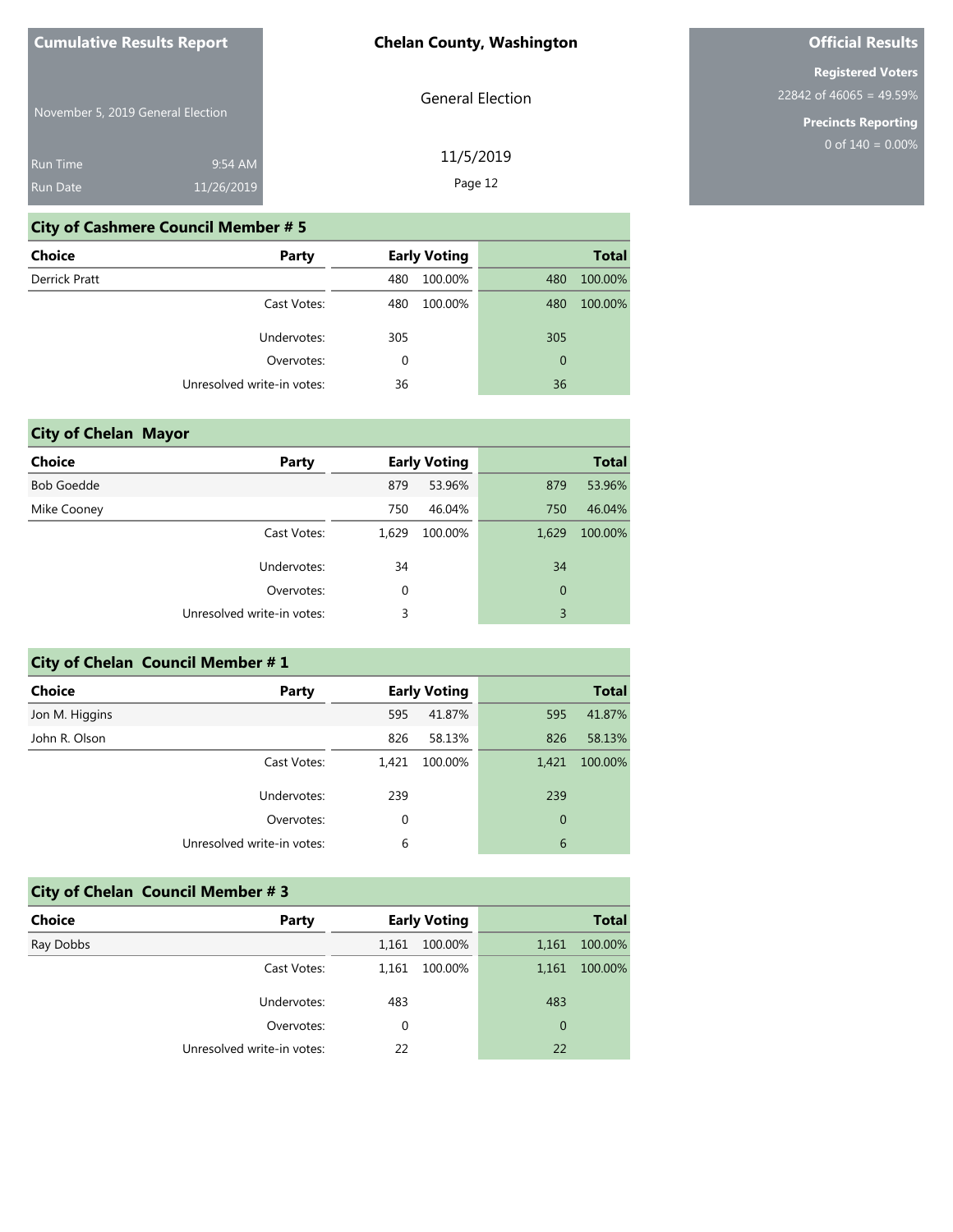November 5, 2019 General Election

| <b>General Election</b> |
|-------------------------|
|                         |

11/5/2019 Page 13

**Precincts Reporting**

#### **City of Chelan Council Member # 4**

| <b>Choice</b>   | Party                      |          | <b>Early Voting</b> |     | <b>Total</b> |
|-----------------|----------------------------|----------|---------------------|-----|--------------|
| Peter Jamtgaard |                            | 977      | 100.00%             | 977 | 100.00%      |
|                 | Cast Votes:                | 977      | 100.00%             | 977 | 100.00%      |
|                 | Undervotes:                | 650      |                     | 650 |              |
|                 | Overvotes:                 | $\Omega$ |                     | 0   |              |
|                 | Unresolved write-in votes: | 39       |                     | 39  |              |

|                  | <b>City of Chelan Council Member # 5</b> |       |                     |                |              |
|------------------|------------------------------------------|-------|---------------------|----------------|--------------|
| <b>Choice</b>    | Party                                    |       | <b>Early Voting</b> |                | <b>Total</b> |
| Servando Robledo |                                          | 1,024 | 100.00%             | 1,024          | 100.00%      |
|                  | Cast Votes:                              | 1.024 | 100.00%             | 1.024          | 100.00%      |
|                  | Undervotes:                              | 602   |                     | 602            |              |
|                  | Overvotes:                               | 0     |                     | $\overline{0}$ |              |
|                  | Unresolved write-in votes:               | 40    |                     | 40             |              |

| City of Entiat Mayor - 4 Year Short and Full Term |  |     |                     |             |              |
|---------------------------------------------------|--|-----|---------------------|-------------|--------------|
| <b>Choice</b><br>Party                            |  |     | <b>Early Voting</b> |             | <b>Total</b> |
| Michael A Buckingham                              |  | 304 | 62.81%              | 304         | 62.81%       |
| John R. Alt II                                    |  | 180 | 37.19%              | 180         | 37.19%       |
| Cast Votes:                                       |  | 484 | 100.00%             | 484         | 100.00%      |
| Undervotes:                                       |  | 10  |                     | 10          |              |
| Overvotes:                                        |  | 0   |                     | $\mathbf 0$ |              |
| Unresolved write-in votes:                        |  | 4   |                     | 4           |              |

# **City of Entiat Council Member # 1 - 2 Year Unexpired Term**

| <b>Choice</b> | Party                      |     | <b>Early Voting</b> |     | <b>Total</b> |
|---------------|----------------------------|-----|---------------------|-----|--------------|
| Paul T Moore  |                            | 347 | 100.00%             | 347 | 100.00%      |
|               | Cast Votes:                | 347 | 100.00%             | 347 | 100.00%      |
|               | Undervotes:                | 143 |                     | 143 |              |
|               | Overvotes:                 | 0   |                     | 0   |              |
|               | Unresolved write-in votes: | 8   |                     | 8   |              |

# **Official Results Registered Voters**

22842 of 46065 = 49.59%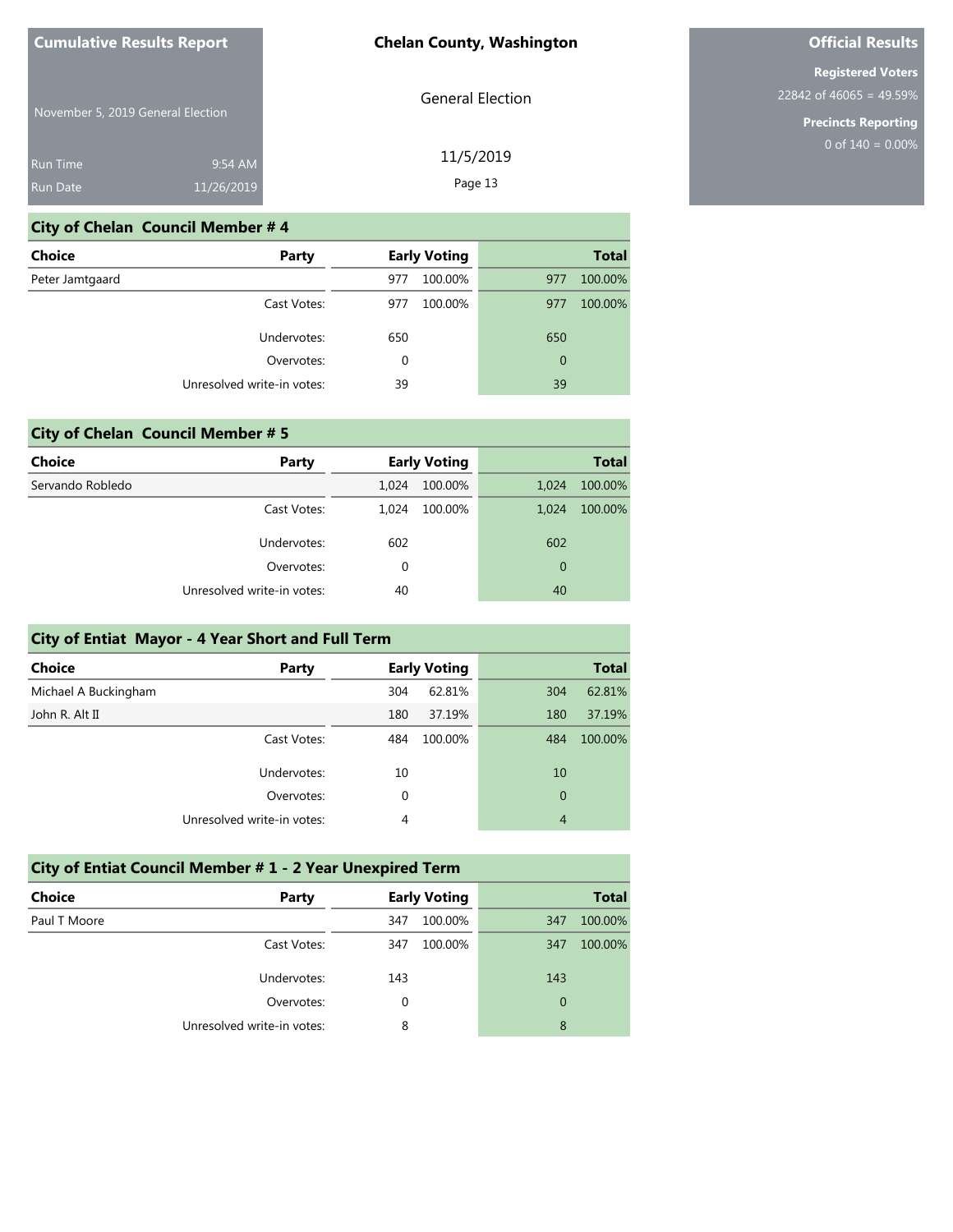General Election

November 5, 2019 General Election

| Run Time | $9:54$ AM  | 11/5/2019 |
|----------|------------|-----------|
| Run Date | 11/26/2019 | Page 14   |

# **City of Entiat Council Member # 2 - 2 Year Unexpired Term**

| Choice        | Party                      |     | <b>Early Voting</b> |                  | <b>Total</b> |
|---------------|----------------------------|-----|---------------------|------------------|--------------|
| Richard Crump |                            | 111 | 27.27%              | 111              | 27.27%       |
| Kelly Krueger |                            | 296 | 72.73%              | 296              | 72.73%       |
|               | Cast Votes:                | 407 | 100.00%             | 407              | 100.00%      |
|               | Undervotes:                | 89  |                     | 89               |              |
|               | Overvotes:                 | 0   |                     | $\boldsymbol{0}$ |              |
|               | Unresolved write-in votes: | 2   |                     | $\overline{2}$   |              |
|               |                            |     |                     |                  |              |

# **City of Entiat Council Member # 4 Choice Party Early Voting Total** David Swearingen 385 100.00% 385 100.00% Cast Votes: 385 100.00% 385 100.00% Undervotes: 107 107 Overvotes: 0 0

| <b>City of Entiat Council Member # 5</b> |                            |             |                     |                |              |
|------------------------------------------|----------------------------|-------------|---------------------|----------------|--------------|
| Choice                                   | <b>Party</b>               |             | <b>Early Voting</b> |                | <b>Total</b> |
| Jackie Shelton                           |                            | 278         | 73.54%              | 278            | 73.54%       |
| Yuliya (Juliya) Manad                    |                            | 100         | 26.46%              | 100            | 26.46%       |
|                                          | Cast Votes:                | 378         | 100.00%             | 378            | 100.00%      |
|                                          | Undervotes:                | 96          |                     | 96             |              |
|                                          | Overvotes:                 | $\mathbf 0$ |                     | $\overline{0}$ |              |
|                                          | Unresolved write-in votes: | 24          |                     | 24             |              |
|                                          |                            |             |                     |                |              |

Unresolved write-in votes: 6 6

## **City of Leavenworth Mayor Choice Party Early Voting Party Early Voting** Carl J Florea 521 54.90% 521 54.90% Scott Bradshaw 428 45.10% 428 45.10% Cast Votes: 949 100.00% 949 100.00% 26 26 0 0 Undervotes: Overvotes: Unresolved write-in votes: 3 3

# **Official Results**

**Registered Voters** 22842 of 46065 = 49.59%

> **Precincts Reporting** 0 of  $140 = 0.00\%$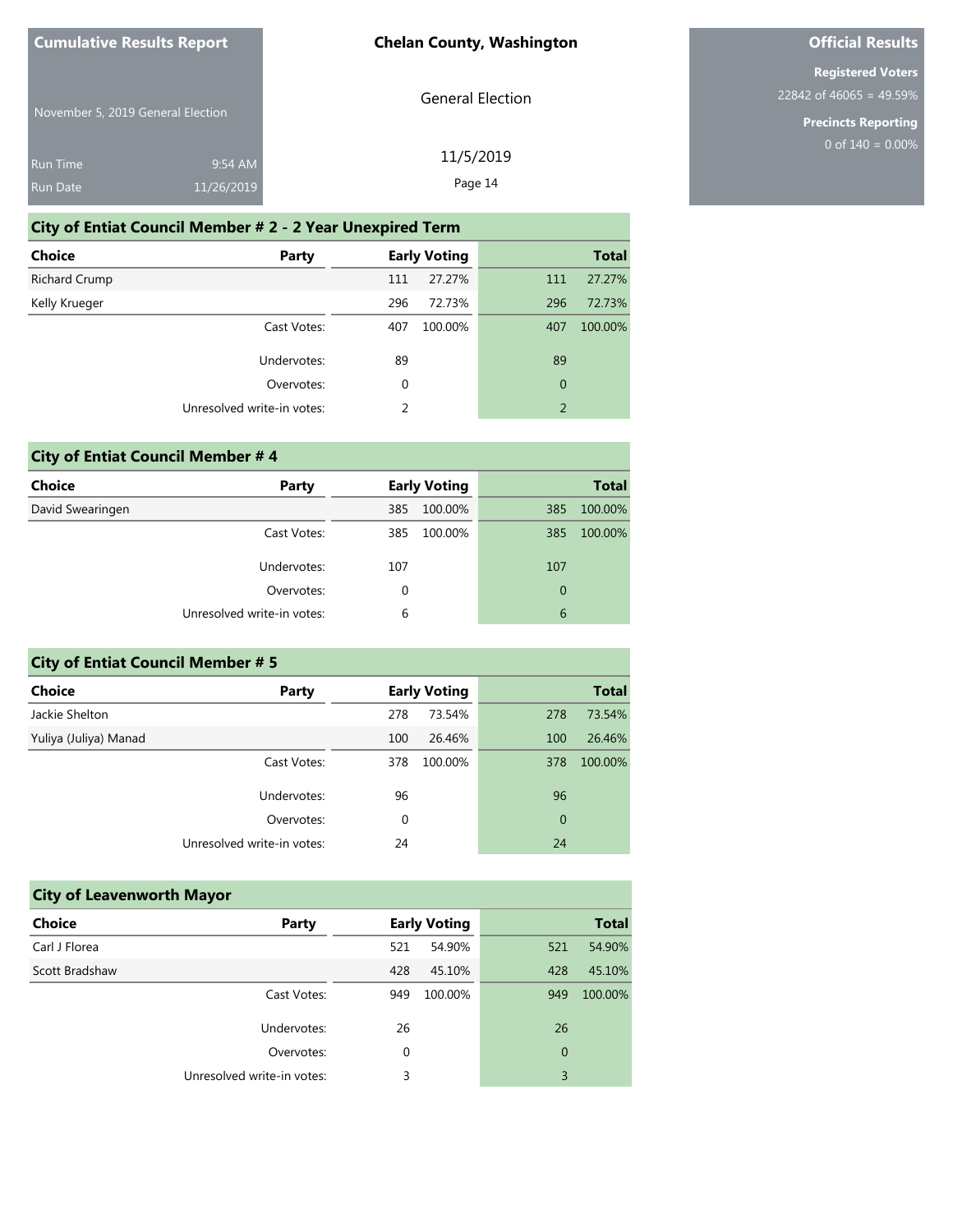General Election

November 5, 2019 General Election

| <b>Run Time</b> | $9:54$ AM  | 11/5/2019 |
|-----------------|------------|-----------|
| <b>Run Date</b> | 11/26/2019 | Page 15   |

# **City of Leavenworth Council Member # 1 - 4 Year Short and Full Term**

| Choice         | Party                      |     | <b>Early Voting</b> |     | <b>Total</b> |
|----------------|----------------------------|-----|---------------------|-----|--------------|
| Jason Lundgren |                            | 560 | 61.95%              | 560 | 61.95%       |
| Lynn O Watson  |                            | 344 | 38.05%              | 344 | 38.05%       |
|                | Cast Votes:                | 904 | 100.00%             | 904 | 100.00%      |
|                | Undervotes:                | 73  |                     | 73  |              |
|                | Overvotes:                 | 1   |                     | 1   |              |
|                | Unresolved write-in votes: | 0   |                     | 0   |              |
|                |                            |     |                     |     |              |

# **City of Leavenworth Council Member # 2**

| Choice     | Party                      |     | <b>Early Voting</b> |     | <b>Total</b> |
|------------|----------------------------|-----|---------------------|-----|--------------|
| Craig Hess |                            | 524 | 100.00%             | 524 | 100.00%      |
|            | Cast Votes:                | 524 | 100.00%             | 524 | 100.00%      |
|            | Undervotes:                | 402 |                     | 402 |              |
|            | Overvotes:                 | 0   |                     | 0   |              |
|            | Unresolved write-in votes: | 52  |                     | 52  |              |
|            |                            |     |                     |     |              |

| <b>City of Leavenworth Council Member #3</b> |                            |          |                     |     |              |
|----------------------------------------------|----------------------------|----------|---------------------|-----|--------------|
| Choice                                       | Party                      |          | <b>Early Voting</b> |     | <b>Total</b> |
| Anne Hessburg                                |                            | 654      | 100.00%             | 654 | 100.00%      |
|                                              | Cast Votes:                | 654      | 100.00%             | 654 | 100.00%      |
|                                              | Undervotes:                | 310      |                     | 310 |              |
|                                              | Overvotes:                 | $\Omega$ |                     | 0   |              |
|                                              | Unresolved write-in votes: | 14       |                     | 14  |              |

| <b>City of Leavenworth Council Member #7</b> |                            |     |                     |     |              |
|----------------------------------------------|----------------------------|-----|---------------------|-----|--------------|
| <b>Choice</b>                                | Party                      |     | <b>Early Voting</b> |     | <b>Total</b> |
| Mia Bretz                                    |                            | 480 | 54.79%              | 480 | 54.79%       |
| Zeke Reister                                 |                            | 396 | 45.21%              | 396 | 45.21%       |
|                                              | Cast Votes:                | 876 | 100.00%             | 876 | 100.00%      |
|                                              | Undervotes:                | 92  |                     | 92  |              |
|                                              | Overvotes:                 | 0   |                     | 0   |              |
|                                              | Unresolved write-in votes: | 10  |                     | 10  |              |

# **Official Results**

**Registered Voters** 22842of 46065 = 49.59%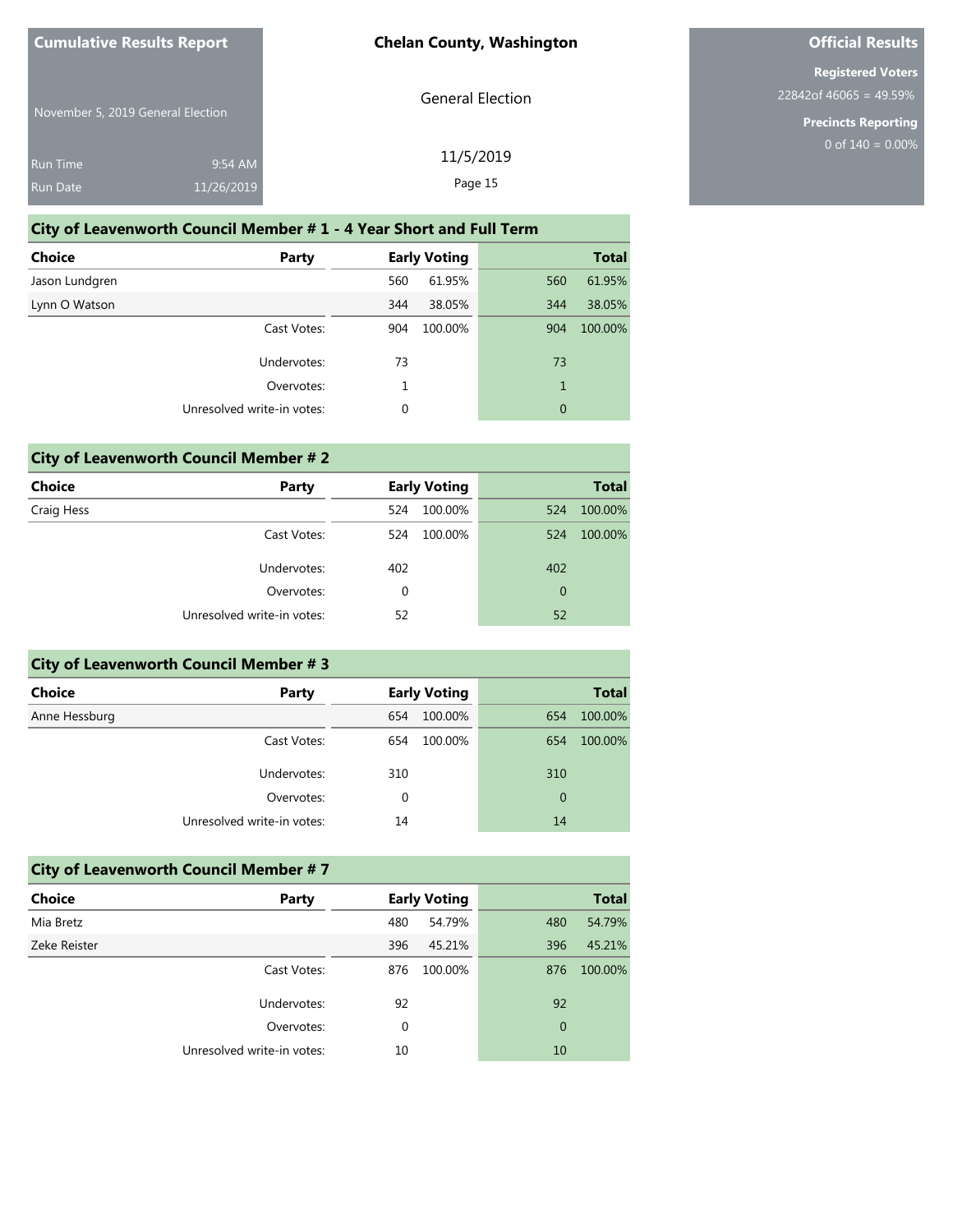General Election

11/5/2019 Page 16

November 5, 2019 General Election

| <b>Run Time</b> | $9:54$ AM  |
|-----------------|------------|
| <b>Run Date</b> | 11/26/2019 |

# **City of Wenatchee Mayor**

| <b>Choice</b>              | Party       | <b>Early Voting</b> |         |                | <b>Total</b> |
|----------------------------|-------------|---------------------|---------|----------------|--------------|
| Frank Kuntz                |             | 5,859               | 100.00% | 5,859          | 100.00%      |
|                            | Cast Votes: | 5,859               | 100.00% | 5,859          | 100.00%      |
|                            | Undervotes: | 2,203               |         | 2,203          |              |
|                            | Overvotes:  | 0                   |         | $\overline{0}$ |              |
| Unresolved write-in votes: |             | 226                 |         | 226            |              |

| <b>City of Wenatchee Council Member District #1</b> |                            |     |                     |     |              |  |
|-----------------------------------------------------|----------------------------|-----|---------------------|-----|--------------|--|
| <b>Choice</b>                                       | Party                      |     | <b>Early Voting</b> |     | <b>Total</b> |  |
| Roberto Vargas-Mata                                 |                            | 189 | 37.80%              | 189 | 37.80%       |  |
| Jose Luis Cuevas                                    |                            | 311 | 62.20%              | 311 | 62.20%       |  |
|                                                     | Cast Votes:                | 500 | 100.00%             | 500 | 100.00%      |  |
|                                                     | Undervotes:                | 128 |                     | 128 |              |  |
|                                                     | Overvotes:                 | 0   |                     | 0   |              |  |
|                                                     | Unresolved write-in votes: | 11  |                     | 11  |              |  |

| <b>City of Wenatchee Council Member District #4</b> |                              |     |         |                |         |  |  |
|-----------------------------------------------------|------------------------------|-----|---------|----------------|---------|--|--|
| <b>Choice</b>                                       | <b>Early Voting</b><br>Party |     |         | <b>Total</b>   |         |  |  |
| Travis Hornby                                       |                              | 523 | 56.54%  | 523            | 56.54%  |  |  |
| Melanie Wachholder                                  |                              | 402 | 43.46%  | 402            | 43.46%  |  |  |
|                                                     | Cast Votes:                  | 925 | 100.00% | 925            | 100.00% |  |  |
|                                                     | Undervotes:                  | 245 |         | 245            |         |  |  |
|                                                     | Overvotes:                   |     |         | $\overline{1}$ |         |  |  |
|                                                     | Unresolved write-in votes:   |     |         | $\overline{2}$ |         |  |  |

| <b>City of Wenatchee Council Member District #5</b> |                            |                     |         |             |              |
|-----------------------------------------------------|----------------------------|---------------------|---------|-------------|--------------|
| <b>Choice</b>                                       | Party                      | <b>Early Voting</b> |         |             | <b>Total</b> |
| Mark Kulaas                                         |                            | 1.311               | 100.00% | 1.311       | 100.00%      |
|                                                     | Cast Votes:                | 1.311               | 100.00% | 1.311       | 100.00%      |
|                                                     | Undervotes:                | 664                 |         | 664         |              |
|                                                     | Overvotes:                 | $\Omega$            |         | $\mathbf 0$ |              |
|                                                     | Unresolved write-in votes: | 24                  |         | 24          |              |

# **Official Results**

**Registered Voters** 22842 of 46065 = 49.59%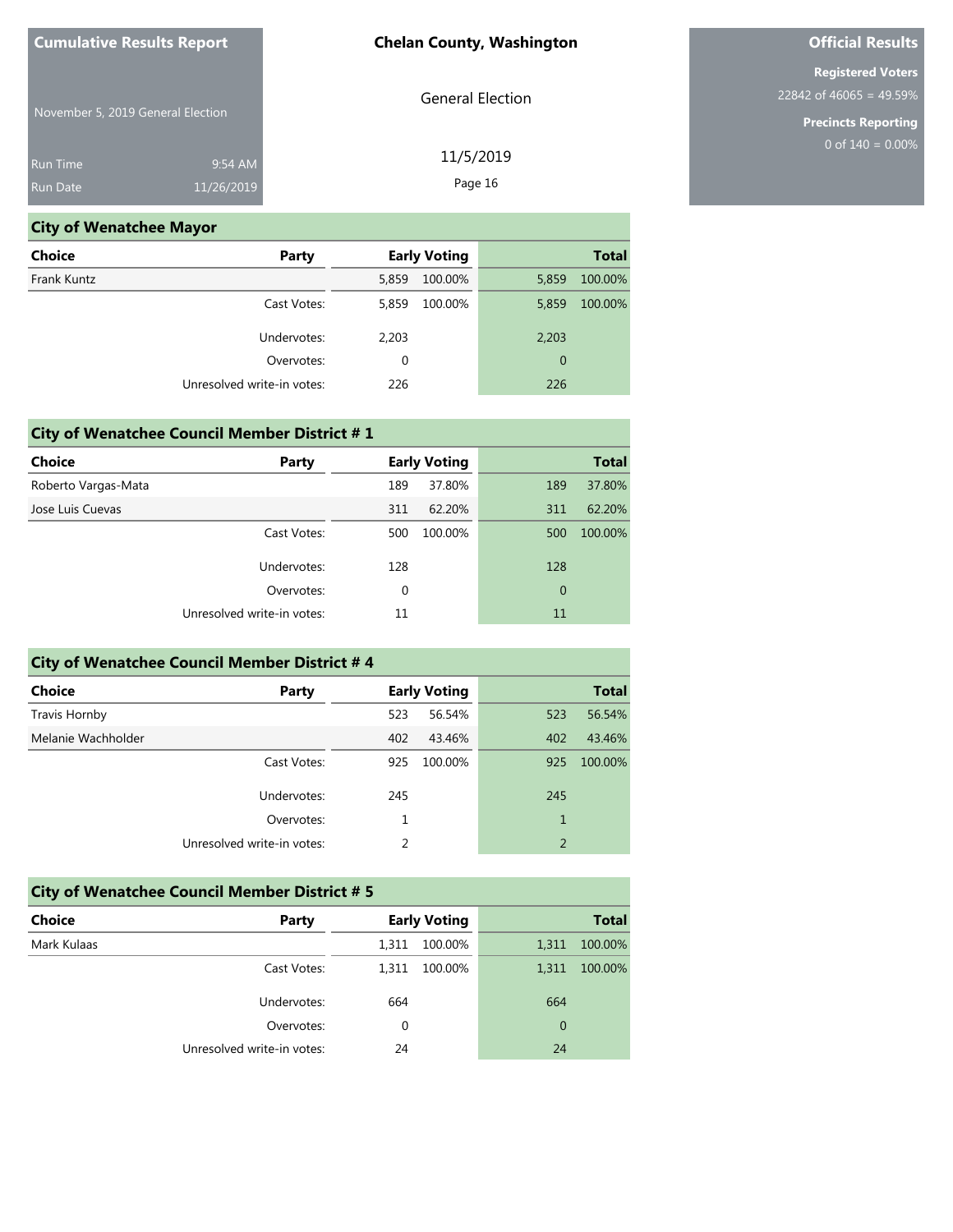General Election

11/5/2019 Page 17

November 5, 2019 General Election

| <b>Run Time</b> | $9:54$ AM  |
|-----------------|------------|
| <b>Run Date</b> | 11/26/2019 |

#### **City of Wenatchee Council Member District At-Large A**

| Choice<br>Party            |             | <b>Early Voting</b> |                | <b>Total</b> |
|----------------------------|-------------|---------------------|----------------|--------------|
| Linda Herald               | 4,349       | 60.36%              | 4,349          | 60.36%       |
| Jorge R. Chacón            | 2,856       | 39.64%              | 2,856          | 39.64%       |
| Cast Votes:                | 7,205       | 100.00%             | 7,205          | 100.00%      |
| Undervotes:                | 1,054       |                     | 1,054          |              |
| Overvotes:                 | $\mathbf 0$ |                     | $\overline{0}$ |              |
| Unresolved write-in votes: | 29          |                     | 29             |              |

### **Fire District No. 1 Commissioner # 1 - 4 Year Unexpired Term**

| <b>Choice</b>    | Party                      | <b>Early Voting</b> |         |       | <b>Total</b> |
|------------------|----------------------------|---------------------|---------|-------|--------------|
| Jeremy Fenno     |                            | 2,817               | 33.20%  | 2,817 | 33.20%       |
| Gordon Zimmerman |                            | 5,668               | 66.80%  | 5,668 | 66.80%       |
|                  | Cast Votes:                | 8,485               | 100.00% | 8,485 | 100.00%      |
|                  | Undervotes:                | 3,348               |         | 3,348 |              |
|                  | Overvotes:                 | 2                   |         | 2     |              |
|                  | Unresolved write-in votes: | 49                  |         | 49    |              |
|                  |                            |                     |         |       |              |

# **Fire District No. 1 Commissioner # 2 Choice Party Early Voting Total** Cam de Mestre 7,141 100.00% 7,141 100.00% Cast Votes: 7,141 100.00% 7,141 100.00% Undervotes: 4,606 4,606 Overvotes: 0 0 Unresolved write-in votes: 137 137 137

| <b>Fire District No. 3 Commissioner #2</b> |                            |                     |         |             |              |  |
|--------------------------------------------|----------------------------|---------------------|---------|-------------|--------------|--|
| Choice                                     | Party                      | <b>Early Voting</b> |         |             | <b>Total</b> |  |
| Thomas A Stanton                           |                            | 1,410               | 100.00% | 1.410       | 100.00%      |  |
|                                            | Cast Votes:                | 1,410               | 100.00% | 1.410       | 100.00%      |  |
|                                            | Undervotes:                | 907                 |         | 907         |              |  |
|                                            | Overvotes:                 | 0                   |         | $\mathbf 0$ |              |  |
|                                            | Unresolved write-in votes: | 12                  |         | 12          |              |  |

# **Official Results**

**Registered Voters** 22842 of 46065 = 49.59%

> **Precincts Reporting** 0 of  $140 = 0.00\%$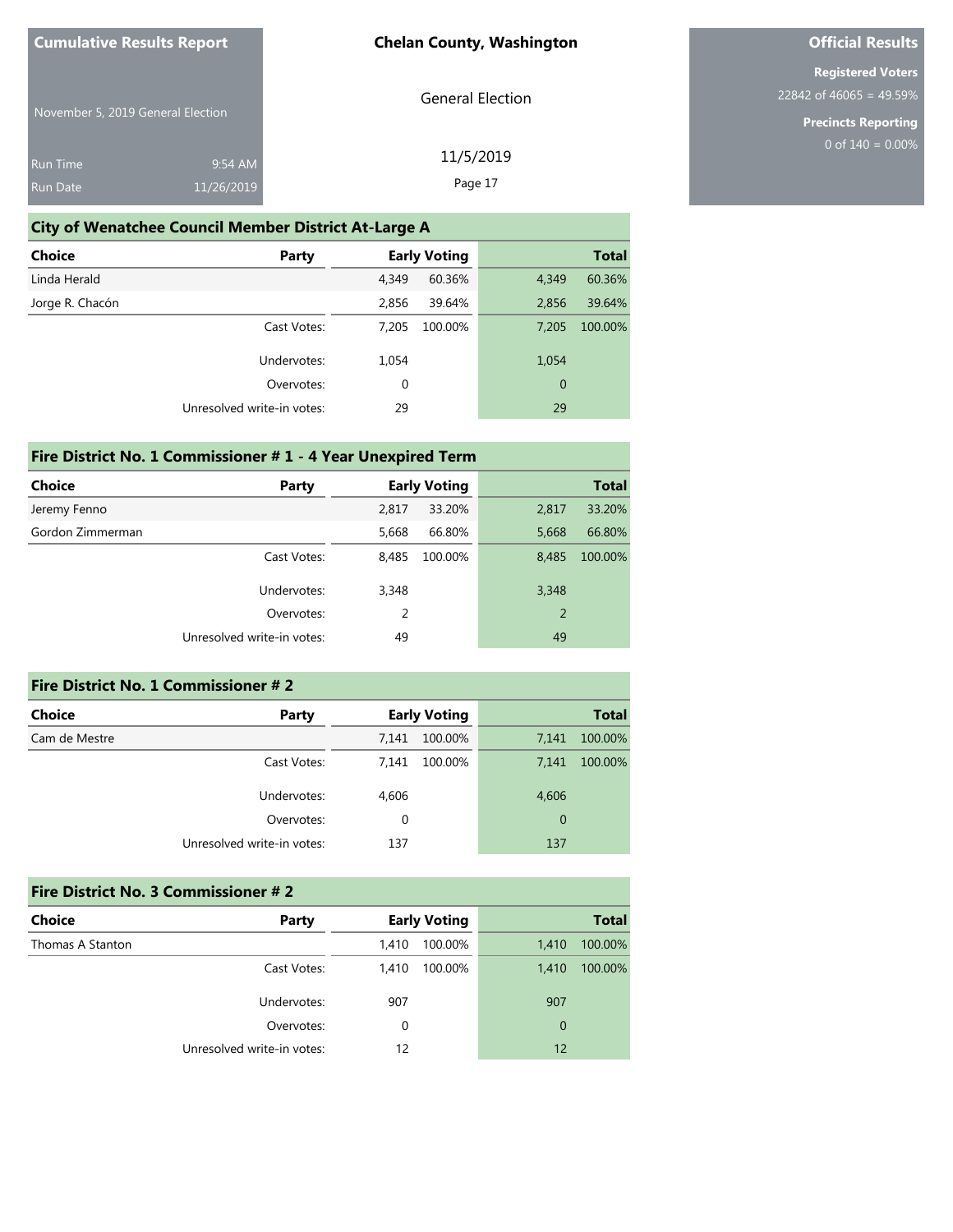November 5, 2019 General Election

| <b>Run Time</b> | $9:54$ AM  |
|-----------------|------------|
| <b>Run Date</b> | 11/26/2019 |

### General Election

11/5/2019

Page 18

#### **Fire District No. 5 Commissioner # 2**

| <b>Choice</b> | Party                      |     | <b>Early Voting</b> |             | <b>Total</b> |
|---------------|----------------------------|-----|---------------------|-------------|--------------|
| Dan Baker     |                            | 758 | 100.00%             | 758         | 100.00%      |
|               | Cast Votes:                | 758 | 100.00%             | 758         | 100.00%      |
|               | Undervotes:                | 344 |                     | 344         |              |
|               | Overvotes:                 | 0   |                     | $\mathbf 0$ |              |
|               | Unresolved write-in votes: | 5   |                     | 5           |              |

| Fire District No. 6 Commissioner #2 |                            |                     |         |                |              |  |
|-------------------------------------|----------------------------|---------------------|---------|----------------|--------------|--|
| <b>Choice</b>                       | Party                      | <b>Early Voting</b> |         |                | <b>Total</b> |  |
| Bob Wildfang                        |                            | 1,285               | 100.00% | 1,285          | 100.00%      |  |
|                                     | Cast Votes:                | 1,285               | 100.00% | 1,285          | 100.00%      |  |
|                                     | Undervotes:                | 675                 |         | 675            |              |  |
|                                     | Overvotes:                 | 0                   |         | $\overline{0}$ |              |  |
|                                     | Unresolved write-in votes: | 28                  |         | 28             |              |  |

# **Fire District No. 7 Commissioner # 2 - 6 Year Short and Full Term**

| <b>Choice</b>      | Party                      |       | <b>Early Voting</b> |                | <b>Total</b> |
|--------------------|----------------------------|-------|---------------------|----------------|--------------|
| William E. Bassett |                            | 1,099 | 49.11%              | 1,099          | 49.11%       |
| Karyl Oules        |                            | 1,139 | 50.89%              | 1,139          | 50.89%       |
|                    | Cast Votes:                | 2,238 | 100.00%             | 2,238          | 100.00%      |
|                    | Undervotes:                | 460   |                     | 460            |              |
|                    | Overvotes:                 | 3     |                     | 3              |              |
|                    | Unresolved write-in votes: | 2     |                     | $\overline{2}$ |              |

| Fire District No. 8 Commissioner # 2 |                            |                     |                |  |  |
|--------------------------------------|----------------------------|---------------------|----------------|--|--|
| <b>Choice</b>                        | Party                      | <b>Early Voting</b> | <b>Total</b>   |  |  |
| LeRoy Gifford                        |                            | 620<br>100.00%      | 100.00%<br>620 |  |  |
|                                      | Cast Votes:                | 100.00%<br>620      | 100.00%<br>620 |  |  |
|                                      | Undervotes:                | 250                 | 250            |  |  |
|                                      | Overvotes:                 | $\Omega$            | 0              |  |  |
|                                      | Unresolved write-in votes: | 12                  | 12             |  |  |

# **Official Results**

**Registered Voters** 22842 of 46065 = 49.59%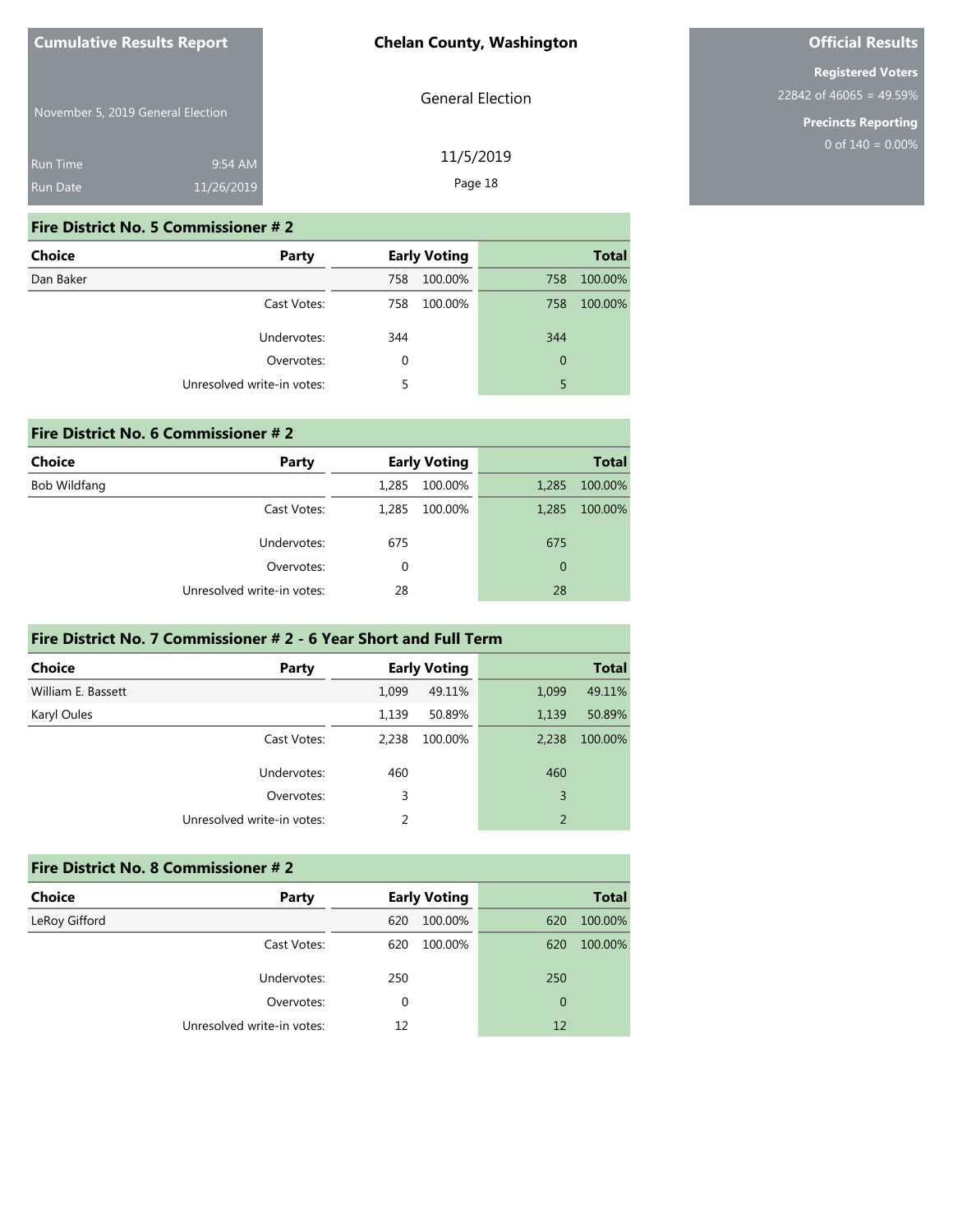General Election

November 5, 2019 General Election

| <b>Run Time</b> | $9:54$ AM  | 11/5/2019 |
|-----------------|------------|-----------|
| <b>Run Date</b> | 11/26/2019 | Page 19   |

# **Fire District No. 8 Commissioner # 3 - 2 Year Unexpired Term**

| <b>Choice</b>      | Party                      |          | <b>Early Voting</b> |             | <b>Total</b> |
|--------------------|----------------------------|----------|---------------------|-------------|--------------|
| Franklin L. Adkins |                            | 606      | 100.00%             | 606         | 100.00%      |
|                    | Cast Votes:                | 606      | 100.00%             | 606         | 100.00%      |
|                    | Undervotes:                | 271      |                     | 271         |              |
|                    | Overvotes:                 | $\Omega$ |                     | $\mathbf 0$ |              |
|                    | Unresolved write-in votes: | 5        |                     | 5           |              |

# **Fire District No. 9 Commissioner # 2 Choice Party Early Voting Party Early Voting** William B. Gibbs 540 100.00% 540 100.00% 540 100.00% Cast Votes: 540 100.00% 540 100.00% Undervotes: 214 214 Overvotes: 0 0 Unresolved write-in votes: 4 4

#### **Hospital District No. 1 Commissioner # 1**

| <b>Choice</b>     | Party                      |          | <b>Early Voting</b> |             | <b>Total</b> |
|-------------------|----------------------------|----------|---------------------|-------------|--------------|
| Mary Helen Mayhew |                            | 2,354    | 100.00%             | 2,354       | 100.00%      |
|                   | Cast Votes:                | 2.354    | 100.00%             | 2,354       | 100.00%      |
|                   | Undervotes:                | 1,574    |                     | 1,574       |              |
|                   | Overvotes:                 | $\Omega$ |                     | $\mathbf 0$ |              |
|                   | Unresolved write-in votes: | 22       |                     | 22          |              |

| <b>Hospital District No. 1 Commissioner #4</b> |                            |       |                     |                |              |
|------------------------------------------------|----------------------------|-------|---------------------|----------------|--------------|
| <b>Choice</b>                                  | Party                      |       | <b>Early Voting</b> |                | <b>Total</b> |
| Helen Rayfield                                 |                            | 2,554 | 100.00%             | 2,554          | 100.00%      |
|                                                | Cast Votes:                | 2.554 | 100.00%             | 2.554          | 100.00%      |
|                                                | Undervotes:                | 1,373 |                     | 1,373          |              |
|                                                | Overvotes:                 | 0     |                     | $\overline{0}$ |              |
|                                                | Unresolved write-in votes: | 23    |                     | 23             |              |

# **Official Results**

**Registered Voters** 22842 of 46065 = 49.59%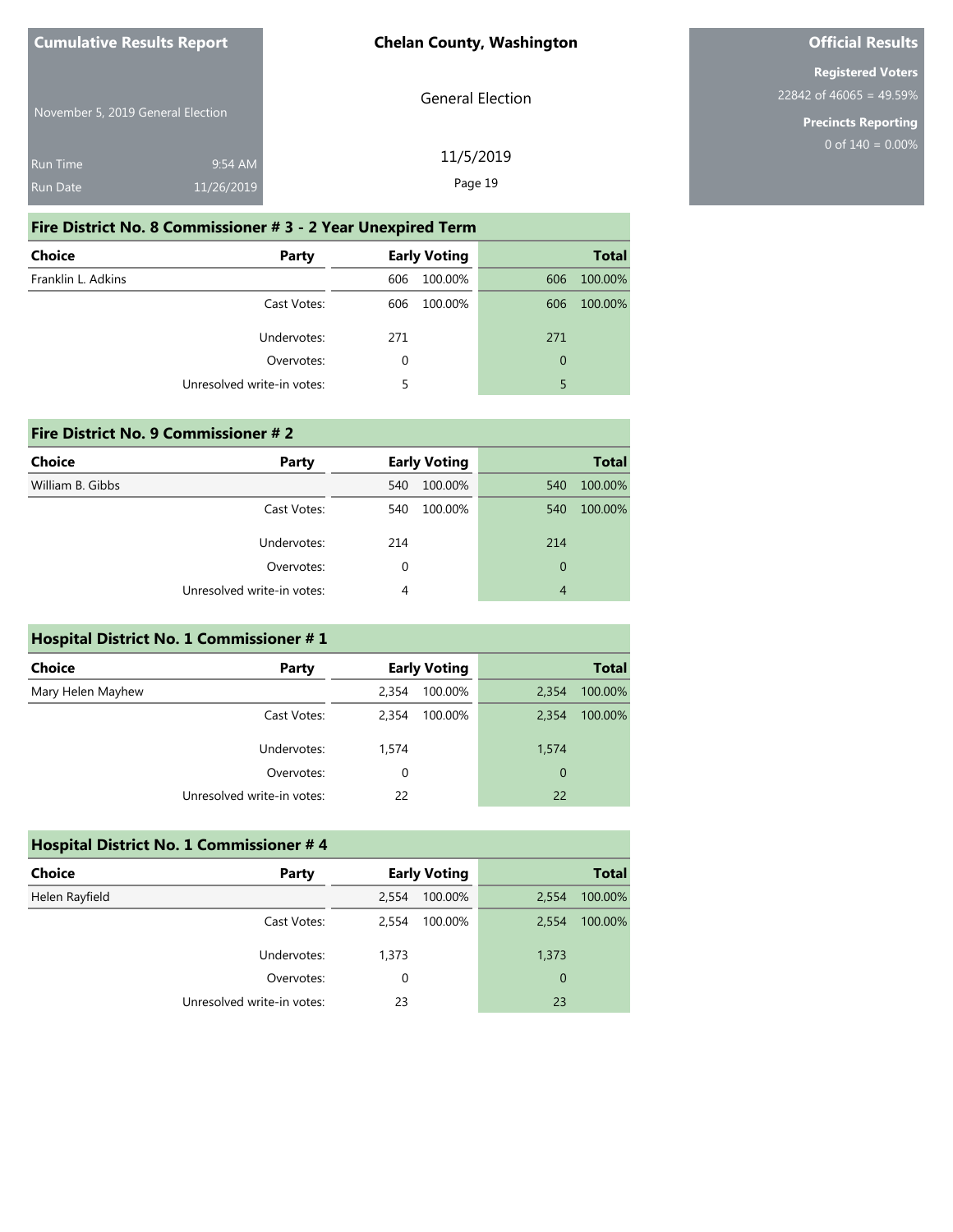General Election

November 5, 2019 General Election

| <b>Run Time</b> | $9:54$ AM  | 11/5/2019 |
|-----------------|------------|-----------|
|                 |            | Page 20   |
| Run Date        | 11/26/2019 |           |

# **Hospital District No. 2 Commissioner # 3 - 2 Year Unexpired Term**

| Choice             | Party                      | <b>Early Voting</b> |             | <b>Total</b> |
|--------------------|----------------------------|---------------------|-------------|--------------|
| <b>Fred Miller</b> |                            | 100.00%<br>2,347    | 2,347       | 100.00%      |
|                    | Cast Votes:                | 100.00%<br>2.347    | 2.347       | 100.00%      |
|                    | Undervotes:                | 1,541               | 1,541       |              |
|                    | Overvotes:                 | 0                   | $\mathbf 0$ |              |
|                    | Unresolved write-in votes: | 92                  | 92          |              |

| <b>Hospital District No. 2 Commissioner #4</b> |                            |       |                     |       |              |
|------------------------------------------------|----------------------------|-------|---------------------|-------|--------------|
| Choice                                         | Party                      |       | <b>Early Voting</b> |       | <b>Total</b> |
| Jordana LaPorte                                |                            | 2,467 | 100.00%             | 2,467 | 100.00%      |
|                                                | Cast Votes:                | 2,467 | 100.00%             | 2.467 | 100.00%      |
|                                                | Undervotes:                | 1,450 |                     | 1,450 |              |
|                                                | Overvotes:                 | 0     |                     | 0     |              |
|                                                | Unresolved write-in votes: | 63    |                     | 63    |              |

# **Cemetery District No. 4 Commissioner # 3 - 6 Year Short and Full Term**

| <b>Choice</b> | <b>Party</b>               |       | <b>Early Voting</b> |       | <b>Total</b> |
|---------------|----------------------------|-------|---------------------|-------|--------------|
| David Hellyer |                            | 2,620 | 100.00%             | 2,620 | 100.00%      |
|               | Cast Votes:                | 2.620 | 100.00%             | 2,620 | 100.00%      |
|               | Undervotes:                | 1,335 |                     | 1,335 |              |
|               | Overvotes:                 | 0     |                     | 0     |              |
|               | Unresolved write-in votes: | 25    |                     | 25    |              |

| <b>Bear Mountain Water District Commissioner #1</b> |                            |    |                     |    |              |
|-----------------------------------------------------|----------------------------|----|---------------------|----|--------------|
| <b>Choice</b>                                       | Party                      |    | <b>Early Voting</b> |    | <b>Total</b> |
| Jim Batdorf                                         |                            | 91 | 100.00%             | 91 | 100.00%      |
|                                                     | Cast Votes:                | 91 | 100.00%             | 91 | 100.00%      |
|                                                     | Undervotes:                | 42 |                     | 42 |              |
|                                                     | Overvotes:                 | 0  |                     | 0  |              |
|                                                     | Unresolved write-in votes: | 0  |                     | 0  |              |

# **Official Results**

**Registered Voters** 22842 of 46065 = 49.59%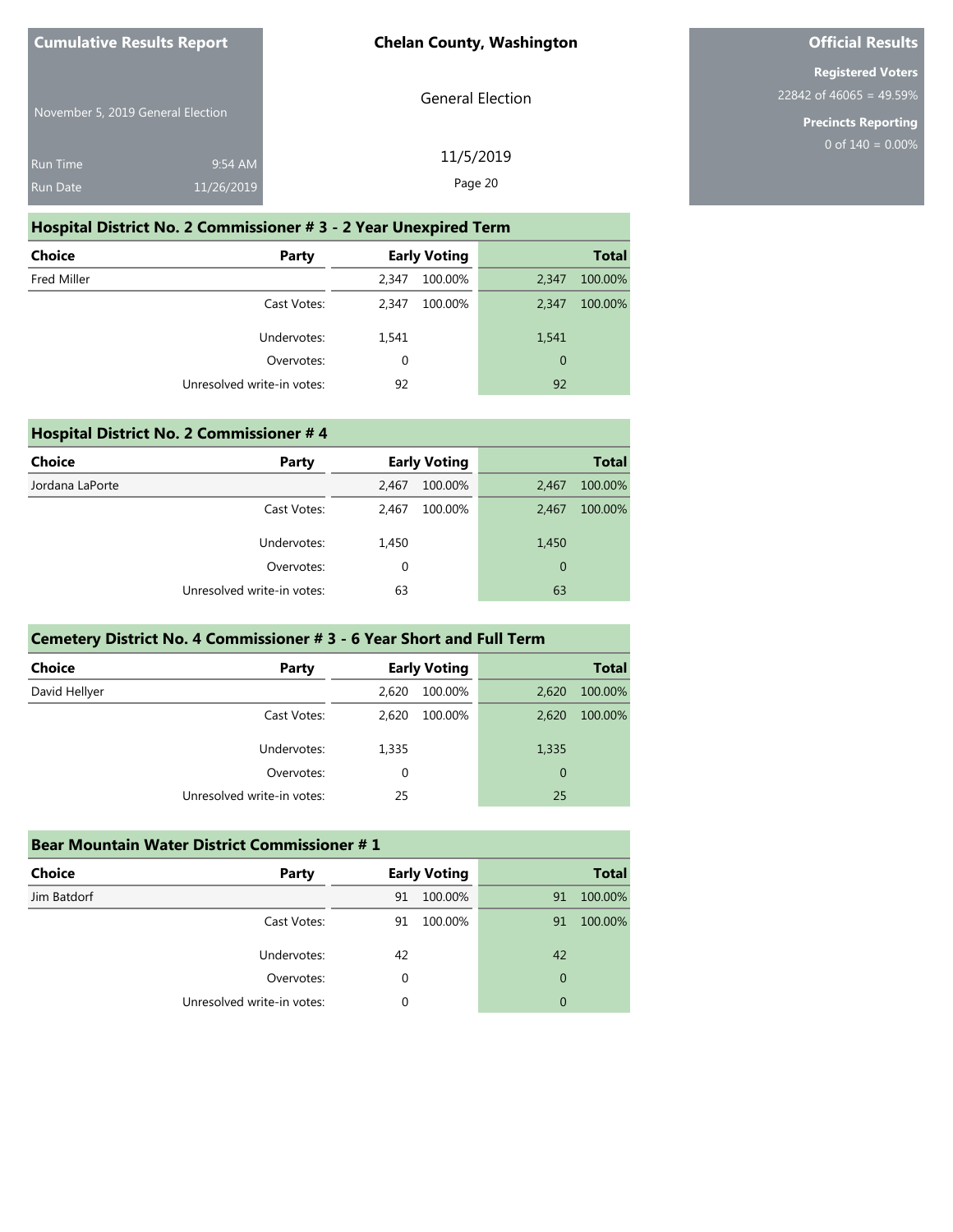General Election

11/5/2019 Page 21

November 5, 2019 General Election

| Run Time | $9:54$ AM  |
|----------|------------|
| Run Date | 11/26/2019 |

#### **Bear Mountain Water District Commissioner # 2**

| <b>Choice</b><br>Party     | <b>Early Voting</b> | <b>Total</b>  |
|----------------------------|---------------------|---------------|
| Dale Watkins               | 100.00%<br>89       | 100.00%<br>89 |
| Cast Votes:                | 100.00%<br>89       | 100.00%<br>89 |
| Undervotes:                | 44                  | 44            |
| Overvotes:                 | 0                   | $\mathbf 0$   |
| Unresolved write-in votes: | 0                   | $\mathbf 0$   |

# **Bear Mountain Water District Commissioner # 3**

| <b>Choice</b> | Party                      |    | <b>Early Voting</b> |             | <b>Total</b> |
|---------------|----------------------------|----|---------------------|-------------|--------------|
| Paul Warner   |                            | 84 | 100.00%             | 84          | 100.00%      |
|               | Cast Votes:                | 84 | 100.00%             | 84          | 100.00%      |
|               | Undervotes:                | 49 |                     | 49          |              |
|               | Overvotes:                 | 0  |                     | $\mathbf 0$ |              |
|               | Unresolved write-in votes: | 0  |                     | 0           |              |

#### **Malaga Water District Commissioner # 1**

| <b>Choice</b>   | Party                      |     | <b>Early Voting</b> |             | <b>Total</b> |
|-----------------|----------------------------|-----|---------------------|-------------|--------------|
| Thomas McDonald |                            | 138 | 29.18%              | 138         | 29.18%       |
| Herb Gardner    |                            | 335 | 70.82%              | 335         | 70.82%       |
|                 | Cast Votes:                | 473 | 100.00%             | 473         | 100.00%      |
|                 | Undervotes:                | 77  |                     | 77          |              |
|                 | Overvotes:                 | 0   |                     | $\mathbf 0$ |              |
|                 | Unresolved write-in votes: | 3   |                     | 3           |              |

# **Malaga Water District Commissioner # 2 Choice Party Early Voting Party Early Voting** Aaron Gale 371 100.00% 371 100.00% Cast Votes: 371 100.00% 371 100.00% Undervotes: 167 167 167 Overvotes: 0 0 Unresolved write-in votes: 15 15

# **Official Results**

**Registered Voters** 22842 of 46065 = 49.59%

> **Precincts Reporting** 0 of  $140 = 0.00\%$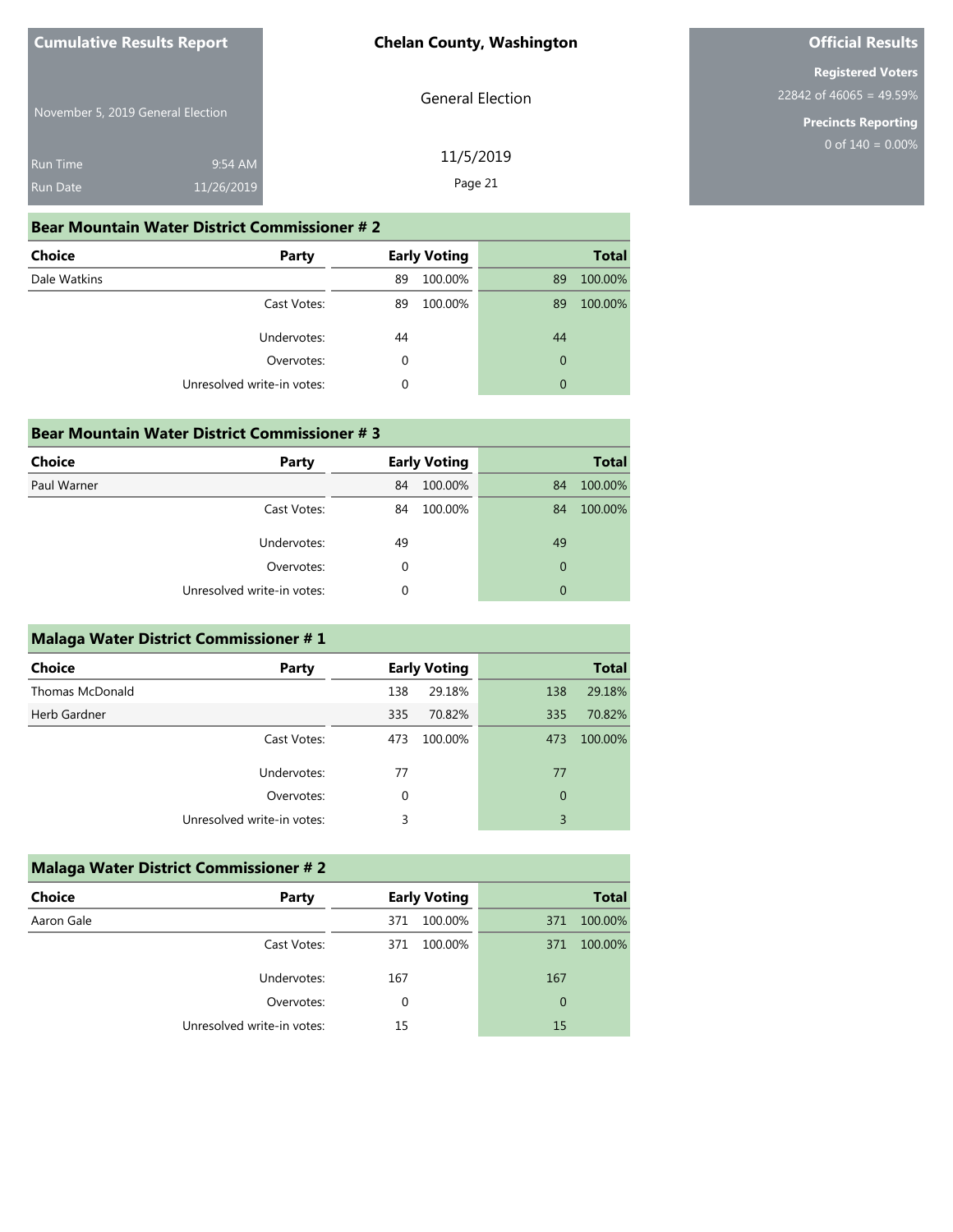General Election

November 5, 2019 General Election

| <b>Run Time</b> | $9:54$ AM  | 11/5/2019 |
|-----------------|------------|-----------|
|                 |            |           |
| <b>Run Date</b> | 11/26/2019 | Page 22   |

# **Malaga Water District Commissioner # 4 - 4 Year Unexpired Term**

| Choice       | Party                      |             | <b>Early Voting</b> |                | <b>Total</b> |
|--------------|----------------------------|-------------|---------------------|----------------|--------------|
| Dan McDonald |                            | 273         | 61.76%              | 273            | 61.76%       |
| Mina Gomez   |                            | 169         | 38.24%              | 169            | 38.24%       |
|              | Cast Votes:                | 442         | 100.00%             | 442            | 100.00%      |
|              | Undervotes:                | 103         |                     | 103            |              |
|              | Overvotes:                 | $\mathbf 0$ |                     | $\overline{0}$ |              |
|              | Unresolved write-in votes: | 8           |                     | 8              |              |
|              |                            |             |                     |                |              |

# **Peshastin Water District Commissioner # 3**

| Choice             | <b>Party</b>               |               | <b>Early Voting</b> |                | <b>Total</b> |
|--------------------|----------------------------|---------------|---------------------|----------------|--------------|
| Ronald K Pflugrath |                            | 58            | 52.73%              | 58             | 52.73%       |
| Lauri Malmquist    |                            | 52            | 47.27%              | 52             | 47.27%       |
|                    | Cast Votes:                | 110           | 100.00%             | 110            | 100.00%      |
|                    | Undervotes:                | 13            |                     | 13             |              |
|                    | Overvotes:                 | 0             |                     | $\mathbf 0$    |              |
|                    | Unresolved write-in votes: | $\mathcal{P}$ |                     | $\overline{2}$ |              |
|                    |                            |               |                     |                |              |

| Three Lakes Water District Commissioner # 2 |                            |     |                     |          |              |
|---------------------------------------------|----------------------------|-----|---------------------|----------|--------------|
| <b>Choice</b>                               | Party                      |     | <b>Early Voting</b> |          | <b>Total</b> |
| Gregory Kardos                              |                            | 151 | 100.00%             | 151      | 100.00%      |
|                                             | Cast Votes:                | 151 | 100.00%             | 151      | 100.00%      |
|                                             | Undervotes:                | 66  |                     | 66       |              |
|                                             | Overvotes:                 | 0   |                     | $\Omega$ |              |
|                                             | Unresolved write-in votes: |     |                     | 5        |              |

| Lake Chelan Sewer District Commissioner # 1 |                            |    |                     |                |              |
|---------------------------------------------|----------------------------|----|---------------------|----------------|--------------|
| <b>Choice</b>                               | Party                      |    | <b>Early Voting</b> |                | <b>Total</b> |
| Michael R Collins                           |                            | 69 | 100.00%             | 69             | 100.00%      |
|                                             | Cast Votes:                | 69 | 100.00%             | 69             | 100.00%      |
|                                             | Undervotes:                | 46 |                     | 46             |              |
|                                             | Overvotes:                 | 0  |                     | $\overline{0}$ |              |
|                                             | Unresolved write-in votes: | 0  |                     | $\Omega$       |              |

# **Official Results**

**Registered Voters** 22842 of 46065 = 49.59%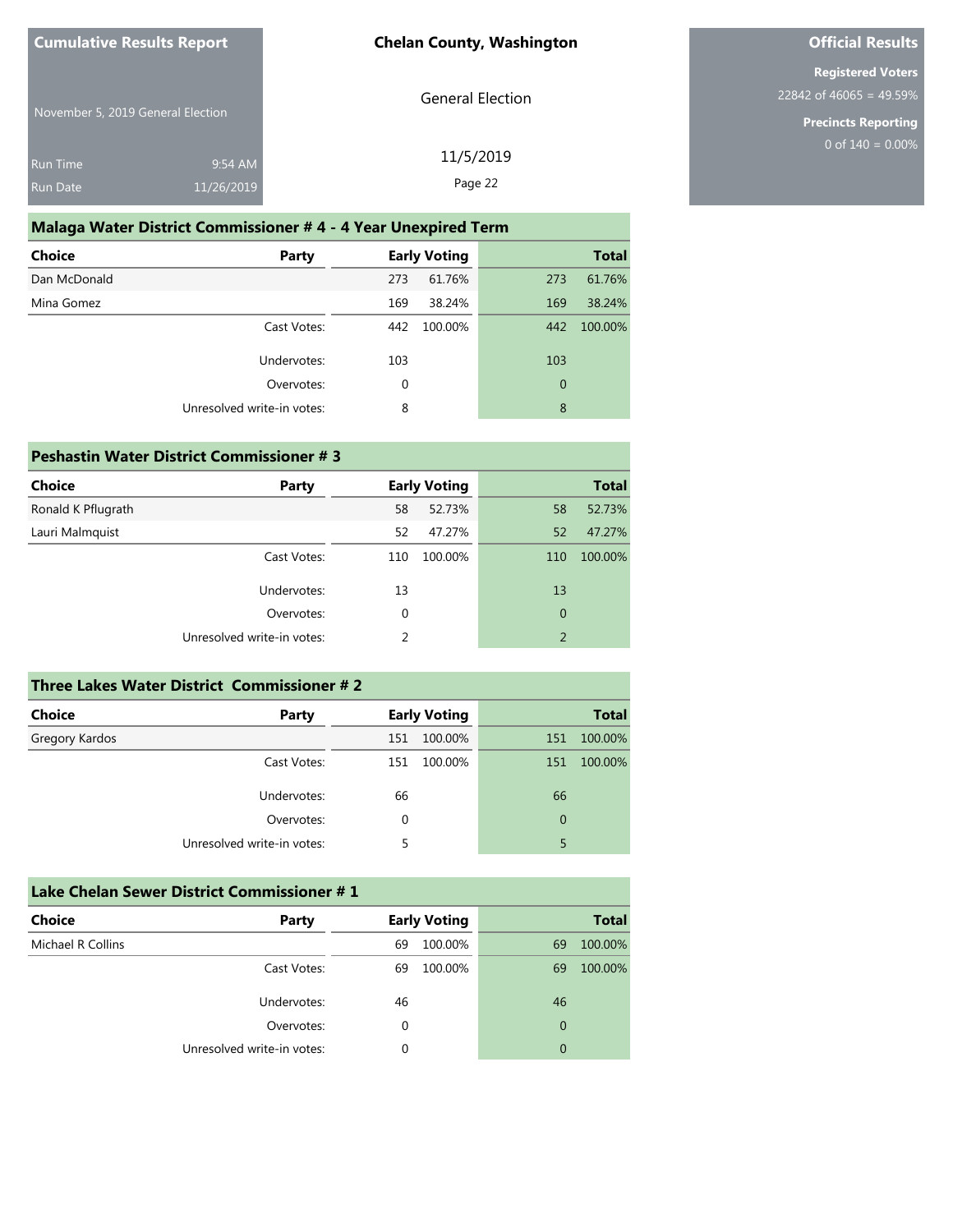General Election

November 5, 2019 General Election

| <b>Run Time</b> | $9:54$ AM  | 11/5/2019 |
|-----------------|------------|-----------|
| <b>Run Date</b> | 11/26/2019 | Page 23   |

# **Lake Chelan Sewer District Commissioner # 2 - 2 Year Unexpired Term**

| <b>Choice</b>      | Party                      |    | <b>Early Voting</b> |             | <b>Total</b> |
|--------------------|----------------------------|----|---------------------|-------------|--------------|
| Richard G. Ambrose |                            | 66 | 100.00%             | 66          | 100.00%      |
|                    | Cast Votes:                | 66 | 100.00%             | 66          | 100.00%      |
|                    | Undervotes:                | 49 |                     | 49          |              |
|                    | Overvotes:                 | 0  |                     | $\mathbf 0$ |              |
|                    | Unresolved write-in votes: | 0  |                     | $\mathbf 0$ |              |

#### **Lake Chelan Sewer District Commissioner # 3 - 4 Year Unexpired Term**

| <b>Choice</b> | Party                      |    | <b>Early Voting</b> |             | <b>Total</b> |
|---------------|----------------------------|----|---------------------|-------------|--------------|
| Mark Babcock  |                            | 69 | 100.00%             | 69          | 100.00%      |
|               | Cast Votes:                | 69 | 100.00%             | 69          | 100.00%      |
|               | Undervotes:                | 43 |                     | 43          |              |
|               | Overvotes:                 | 0  |                     | $\mathbf 0$ |              |
|               | Unresolved write-in votes: | 3  |                     | 3           |              |

#### **Stevens Pass Sewer District Commissioner # 3**

| <b>Choice</b> | <b>Party</b>               | <b>Early Voting</b> | <b>Total</b>             |
|---------------|----------------------------|---------------------|--------------------------|
| Ed Burns      |                            | 100.00%<br>2        | 100.00%<br>2             |
|               | Cast Votes:                | 100.00%             | 100.00%<br>$\mathcal{P}$ |
|               | Undervotes:                | 0                   | 0                        |
|               | Overvotes:                 | 0                   | 0                        |
|               | Unresolved write-in votes: | 0                   | 0                        |

| <b>Manson Parks and Recreation District Commissioner #2</b> |                            |                     |                |  |
|-------------------------------------------------------------|----------------------------|---------------------|----------------|--|
| Choice                                                      | Party                      | <b>Early Voting</b> | <b>Total</b>   |  |
| David Sneesby                                               |                            | 100.00%<br>710      | 100.00%<br>710 |  |
|                                                             | Cast Votes:                | 100.00%<br>710      | 100.00%<br>710 |  |
|                                                             | Undervotes:                | 397                 | 397            |  |
|                                                             | Overvotes:                 | 0                   | $\mathbf 0$    |  |
|                                                             | Unresolved write-in votes: | 9                   | 9              |  |

# **Official Results**

**Registered Voters** 22842 of 46065 = 49.59%